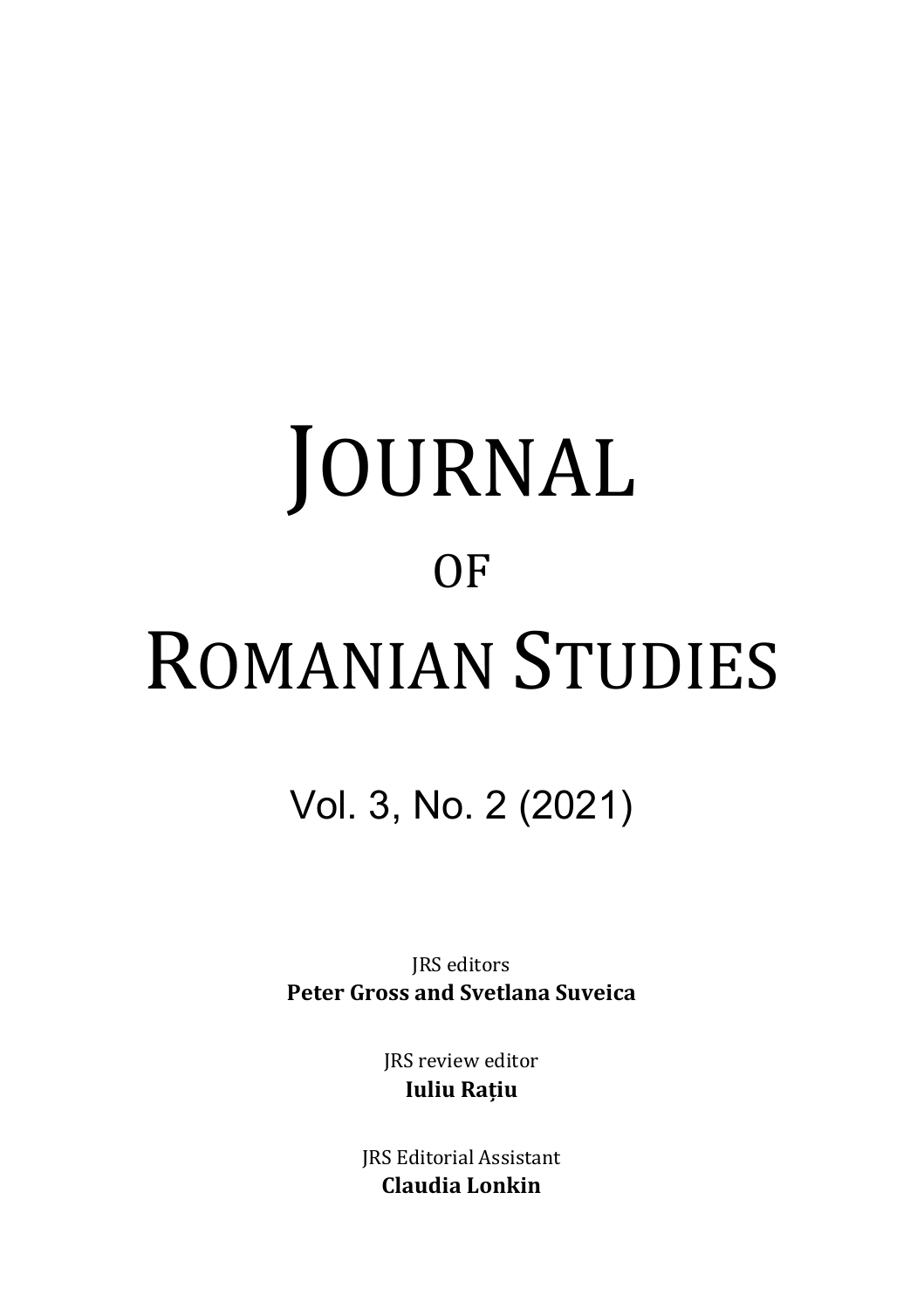# **Contents**

|  | Note from the Editors |
|--|-----------------------|
|--|-----------------------|

|--|--|

#### **ESSAYS**

# **Digital Revolution and De-Institutionalization in Central and Eastern Europe**

|--|--|

#### **ARTICLES**

| Post-Communist Media Freedom and a New Monopoly on Truth                                                                                       |  |
|------------------------------------------------------------------------------------------------------------------------------------------------|--|
| Public Opinion, Mass Media, and Foreign Policy of the Republic<br>of Moldova: Between the Two Realms                                           |  |
|                                                                                                                                                |  |
| Striving and Surviving: Romanian Journalism on the Quest for<br><b>Funding Models</b><br>MARIUS DRAGOMIR, MANUELA PREOTEASA, DUMITRITA HOLDIS, |  |
| Romanian-language Conspiracy Narratives: Safeguarding the<br><b>Nation and the People</b>                                                      |  |
|                                                                                                                                                |  |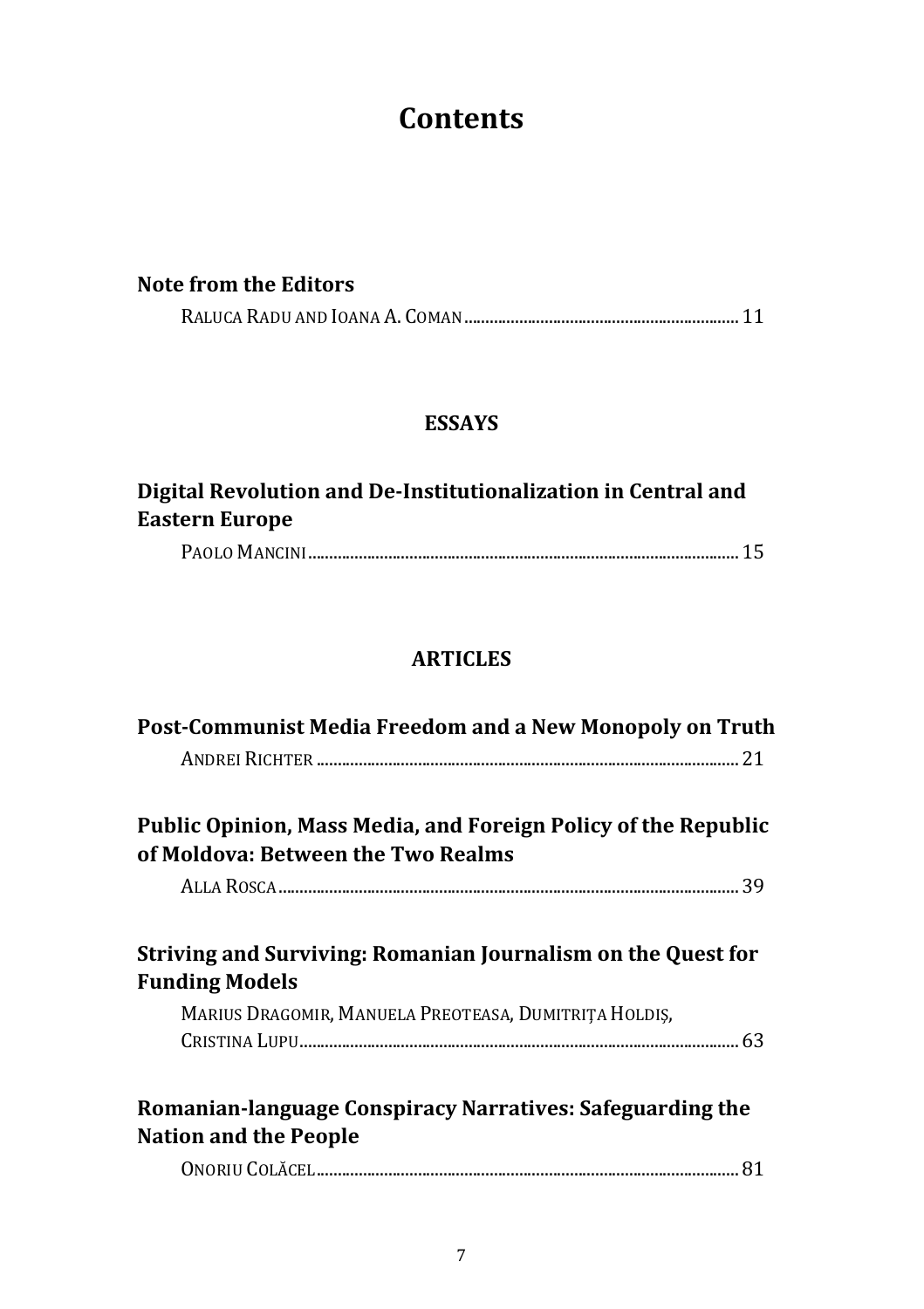| Measuring Pseudoscience in Online Media: A Case Study on<br><b>Romanian Websites</b>                                 |  |
|----------------------------------------------------------------------------------------------------------------------|--|
|                                                                                                                      |  |
| Media Sources and Dissidents in the Romanian Revolution of<br>1989                                                   |  |
|                                                                                                                      |  |
| Romanian Journalists' Perception of Freedom of the Press and<br>the Role Played by the Media in Countering Fake News |  |
|                                                                                                                      |  |

#### **REVIEWS**

#### **Socialism under Scrutiny: Juggling Time, Planned Economy, and Heritage:**

**ALINA CUCU. PLANNING LABOUR: TIME AND THE FOUNDATIONS OF INDUSTRIAL SOCIALISM IN ROMANIA. NEW YORK: BERGHAHN BOOKS 2019. 246 PP.** 

**EMANUELA GRAMA. SOCIALIST HERITAGE: THE POLITICS OF PAST AND PLACE IN BUCHAREST. BLOOMINGTON: INDIANA UNIVERSITY PRESS 2019. 247 PP.** 

REVIEW BY DANA DOMŞODI .................................................................................. 165

#### **James Kapaló and Tatiana Vagramenko eds. Hidden Galleries: Material Religion in the Secret Police Archives in Central and Eastern Europe.**

REVIEW BY ROLAND CLARK .................................................................................. 169

## **Călin Cotoi. Inventing the Social in Romania, 1848–1914: Networks and Laboratories of Knowledge. Leiden: Brill, 2020. 278 pp.**

REVIEW BY R. CHRIS DAVIS .................................................................................. 171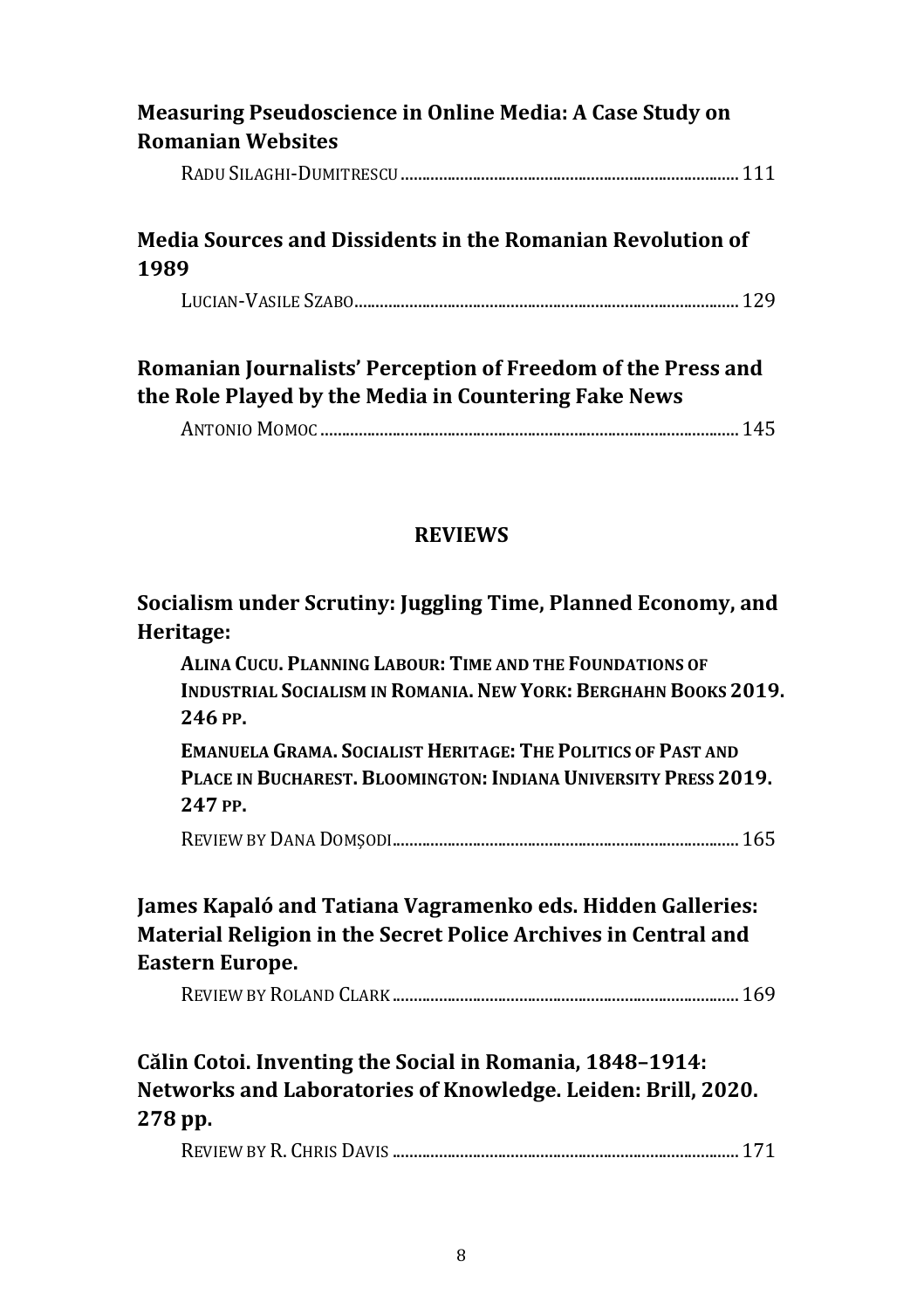| Ágoston Berecz. Empty Signs, Historical Imaginaries. The     |                      |
|--------------------------------------------------------------|----------------------|
| Entangled Nationalization of Names and Naming in a Late      |                      |
| Habsburg Borderland. New York: Berghahn Books, 2020. 350 pp. |                      |
|                                                              | $\sim$ $\sim$ $\sim$ |

|--|--|--|--|--|

#### **MAC LINSCOTT RICKETTS AT 90**

| <b>UNEXPECTED ENCOUNTERS AND TURNING POINTS</b>                                          |
|------------------------------------------------------------------------------------------|
|                                                                                          |
| <b>TRIBUTE FOR MAC LINSCOTT RICKETTS AT 90</b>                                           |
|                                                                                          |
| <b>ENCOUNTERS WITH MAC LINSCOTT RICKETTS AND MIRCEA ELIADE</b>                           |
|                                                                                          |
| <b>A DESTINY ON A BARRICADE</b>                                                          |
|                                                                                          |
| <b>MAC LINSCOTT RICKETTS' TRANSLATION OF ELIADE FROM ROMANIAN INTO</b><br><b>ENGLISH</b> |
|                                                                                          |

|--|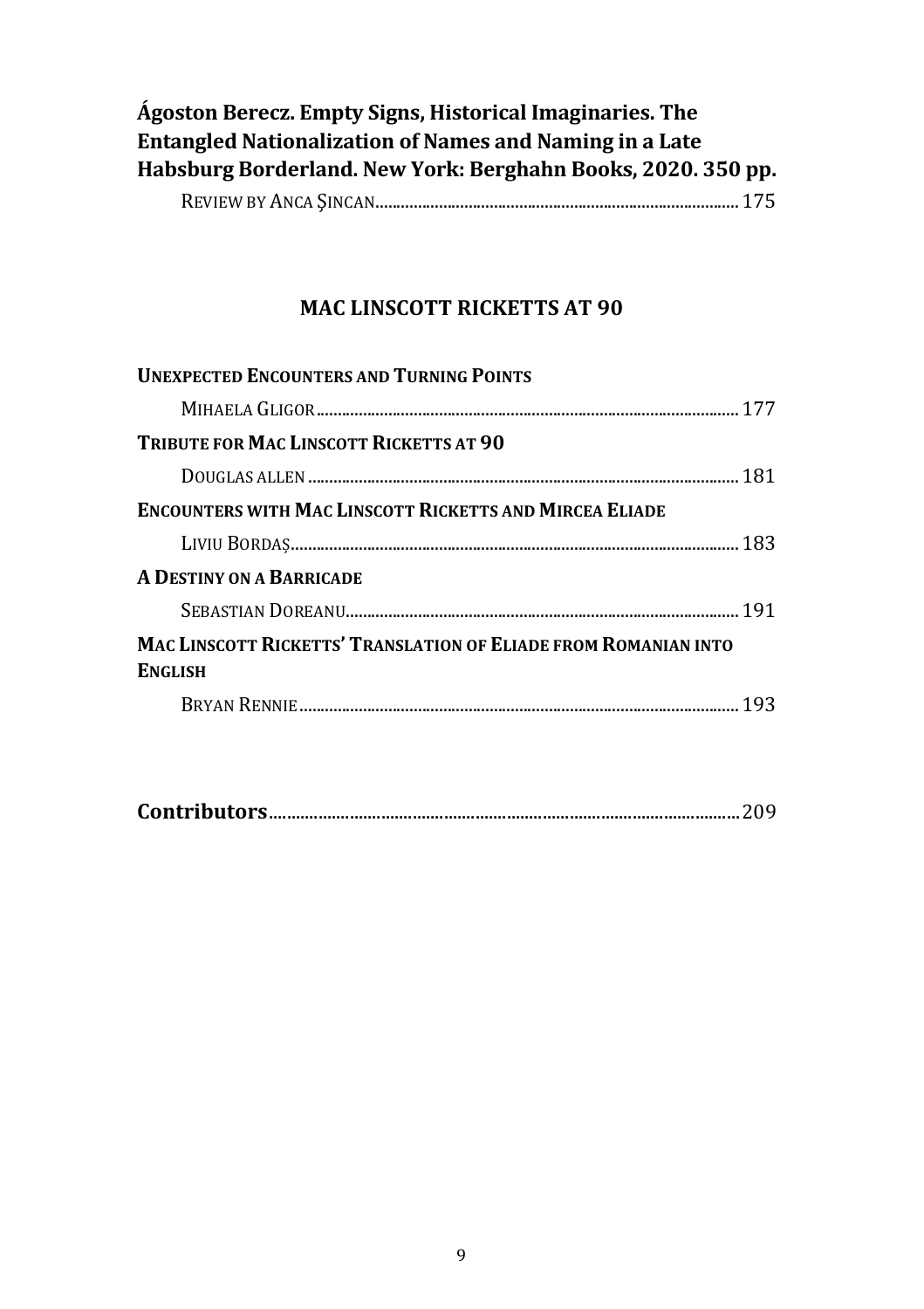# **Public Opinion, Mass Media, and Foreign Policy of the Republic of Moldova: Between the Two Realms**

#### Alla Rosca

**Abstract:** *This paper examines public opinion among Moldovans regarding their country's foreign policy and the role the mass media play in its formation. A logistic regression analysis indicates that trust in the Russian media that are present in Moldova strongly correlates with foreign policy opin*ion and trust in foreian leaders. Media consumption did not correlate sianif*icantly with any foreign policy decisions. In addition, the findings show a strong correlation between political preference and foreign policy opinion. The overall results support the* Almond-Lippmann consensus *that public opinion is volatile and does not have structure or coherence.* 

**Keywords:** public opinion, mass media, foreign policy, Republic of Moldova, Russia

## **Introduction**

The mutually affecting issues of public opinion and foreign policy are setting new research agendas. In the ongoing debate about public opinion, mass media, and foreign policy, there is no agreement on how the public comes to hold views on foreign policy and whether those opinions influence or should determine it. Most of the analyses were developed in the United States and resulted in the *Almond-Lippmann consensus*, which stipulates that public opinion is incoherent and inconsistent and does not determine the national leadership's foreign policies.<sup>1</sup> It generated continued academic debate to confirm or contradict this concept.

In the aftermath of the Vietnam War new research emerged and both the factors affecting public opinion attitudes and their influence on foreign policy were re-evaluated, and as result, public opinion as a focus of the research was integrated in different areas of study.2 Public opinion research evolved also to include topics such as citizens' opinions and mass media in

<sup>1</sup> Ole Holsti and James M. Rosenau, "Vietnam, Consensus, and the Belief Systems of American Leaders," *World Politics,* 32 (1979): 1–56.

<sup>2</sup> Jon Hurwitz, "How are foreign policy attitudes structured? A Hierarchical Model," *The American Political Science Review,* 81, no. 4 (1987): 1099–120.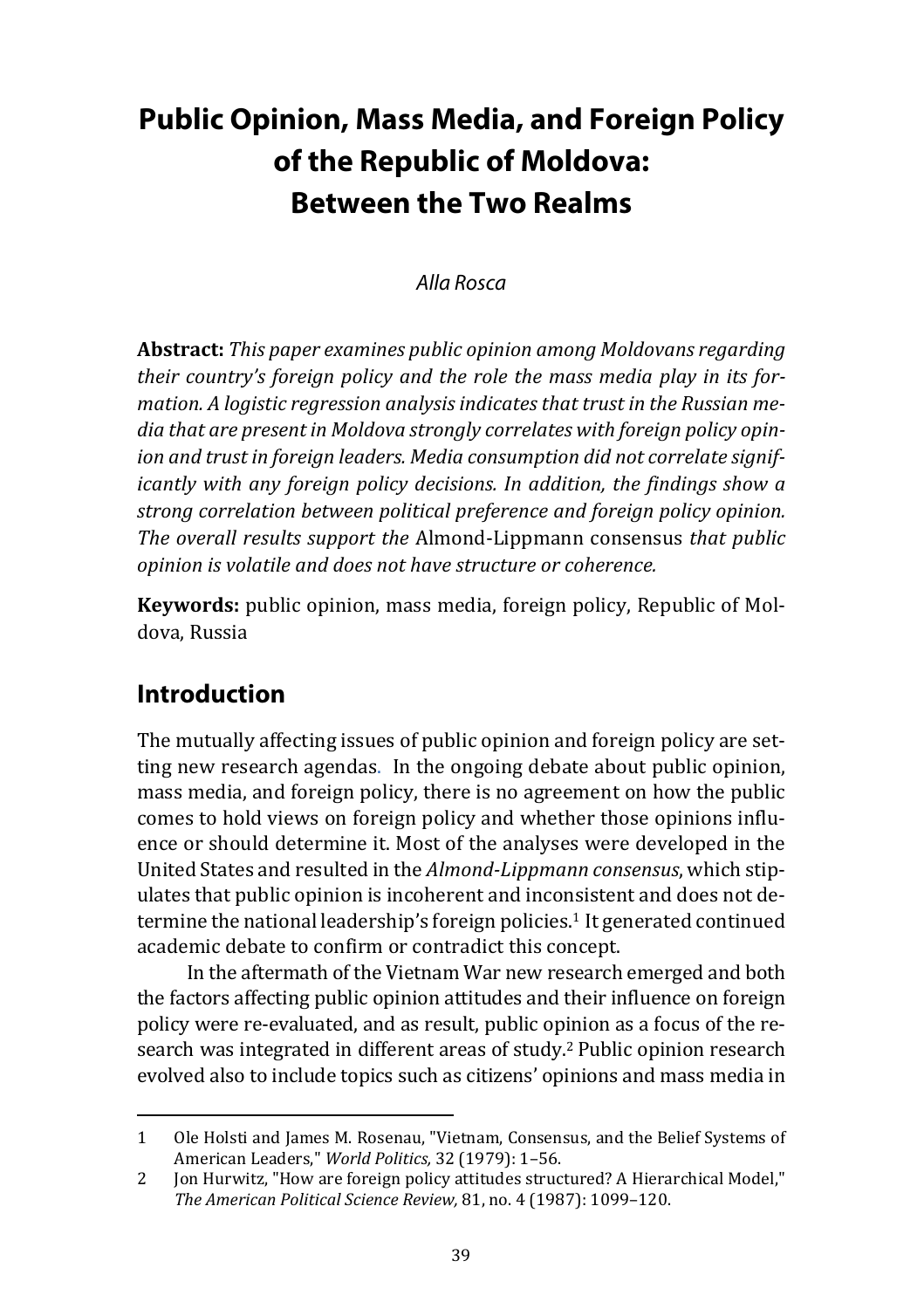democratic societies, the differences between leaders' and citizens' information levels, and the public's approval of the use of force and support for wars.3 Notable attempts were made by researchers to elaborate a comprehensive public opinion model that integrates it into foreign policymaking, but no one approach has emerged to dominate the field.<sup>4</sup>

Most studies specifically analyzed public opinion and its influence on American foreign policy in the context of a democratic culture characterized by a market economy, the separation of powers in the state, and freedom of the press. Still lacking is research on the topic in other societies, such as those ruled by authoritarian leaders, with their strong centralized powers and control over mass media. Following the Soviet Union's dissolution into fifteen states, it became clear that their foreign policy should also be examined, in tandem with their extant public opinion. Public opinion in these newly established sovereign states that are struggling to reform their economy and implement democratic reform have so far frequently been ignored by the international scholarly community, with rare exceptions of studies of the Baltic States and Russia Federation.

This article addresses this gap and analyzes the relationship between public opinion, mass media, and foreign policy in the Republic of Moldova. The Moldovan case is relevant for several reasons. First, even after 30 years of independence, it is still a country in transition, attempting to make its way as a democratic society. Its political divisions and the struggle between its Soviet totalitarian past and democratic reforms make Moldova a distinctive case study of the relationship between public opinion, mass media, and foreign policy. Second, situated in the "near abroad" zone of special interest to the Russian Federation, bordering the European Union (EU), with cultural ties to Romania, and its former economic dependence on the Soviet Union, Moldova adopted a dual foreign policy, oscillating between the West (European Union) and East (Commonwealth of Independent Countries).5 Since establishing its independence, Moldova's "multi-vector" policy was unable to manage the ongoing ethnic and political conflicts, which have significantly complicated the creation of Moldova's sovereignty and its national identity. The separatist conflicts in Transnistria and Gagauzia, the ethnic division exhibited over

<sup>3</sup> Matthew Baum and Tim Groeling, *War Stories: The Causes and Consequences of Public Views on War* (Princeton, NJ: Princeton University Press, 2010).

<sup>4</sup> Douglas Foyle, "Public Opinion, Foreign Policy, and the Media: Toward an Integrative Theory," in *Oxford Handbook of American Public Opinion and the Media*, eds. Lawrence R. Jacobs and Robert Y. Shapiro (New York: Oxford University Press, 2011), 658–75.

<sup>5</sup> Elena Gnedina, "Multi-Vector' Foreign Policies in Europe: Balancing, Bandwagoning or Bargaining?," *Europe-Asia Studies,* 67, no. 7 (2015): 1007–29.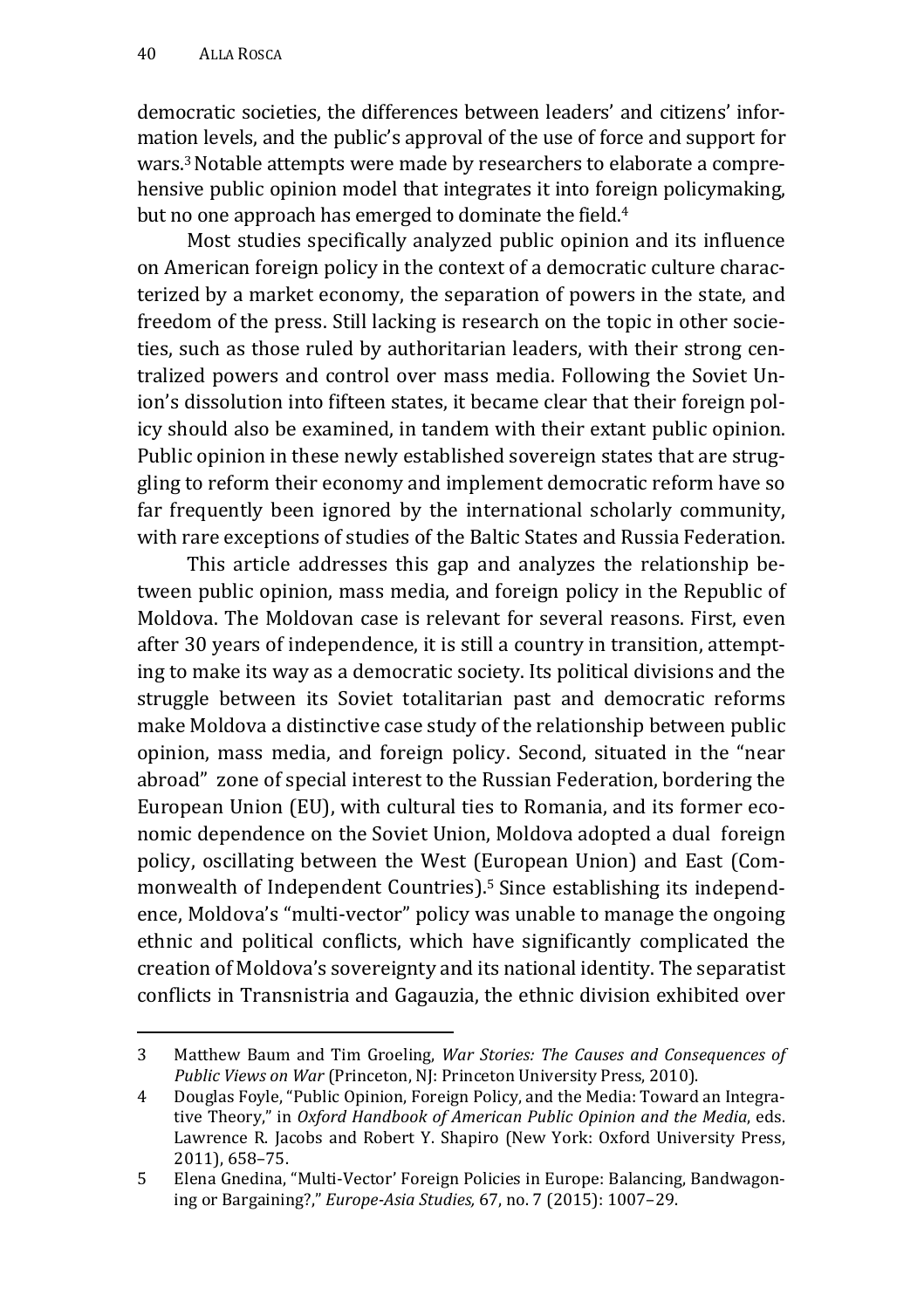the naming of the language of the titular nation—Moldovan or Romanian— Russia's economic pressures and manipulation of gas prices, and the struggles faced by Moldova's economy are just a few major political milestones that the country has encountered since independence. The linguistic, ethnic, and ideological disagreements led to a divided society, with half of the population expressing pro-European and the other half pro-Russian sentiments. Third, Moldova is an understudied country, particularly regarding the relationship between public opinion, mass media and foreign policy.

This study takes into consideration the particularity of Moldova's media environment, marked by the presence of foreign media outlets, specifically Russian TV, radio, newspapers, and news agencies, which are promoting Kremlin's interests. Russian broadcasters and publishers manage to maintain a high-profile presence in Moldova by entering in partnerships with Moldovan media outlets, which re-distribute their products. Our study will address this reality by separately analyzing Moldovan and Russian media. 6

Mass media in Moldova are ranked as "partly free," their independence has not improved in recent years, partly attributable to issues of public access to information and quality of content that caused a decline of press freedom and sustainability.7 Continuing declines in the Moldova media sector's financial health, oligarchic control, and politicized regulation make it more difficult for mass media to play the role of WatchDog over governmental structures and provide unbiased, impartial information.

#### **Conceptual Framework**

Shortly after World War II, American researchers examined public support or rejection of Washington's internationalist policies, ultimately leading to the conceptualization of the "Almond-Lippman consensus," which remained a dominant notion until the 1970s. It posited that public opinion is volatile, does not have coherence or structure, and has little to no impact on foreign policy.8 By the 1990s, an expansion in data on public attitudes and an advancement in methodologies generated the second wave of research in the field, bringing about a rethinking of public attitudes

<sup>6</sup> The term Russian media in this article will be used to mean the multitude of mass media produced in Russia and re-distributed by Moldovan media outlets.

<sup>7</sup> Moldova. Europe & Eurasia. Media Sustainability Index, *USID* (2019): 177–97, https://www.irex.org/sites/default/files/pdf/media-sustainability-index-europ e-eurasia-2019-full.pdf, accessed 20 May 2021.

<sup>8</sup> Gabriel Almond, "Public Opinion and National Security," *Public Opinion Quarterly,* 20, (1956): 371–8; Walter Lippmann, *Essays in the Public Philosophy* (Boston: Little Brown, 1955).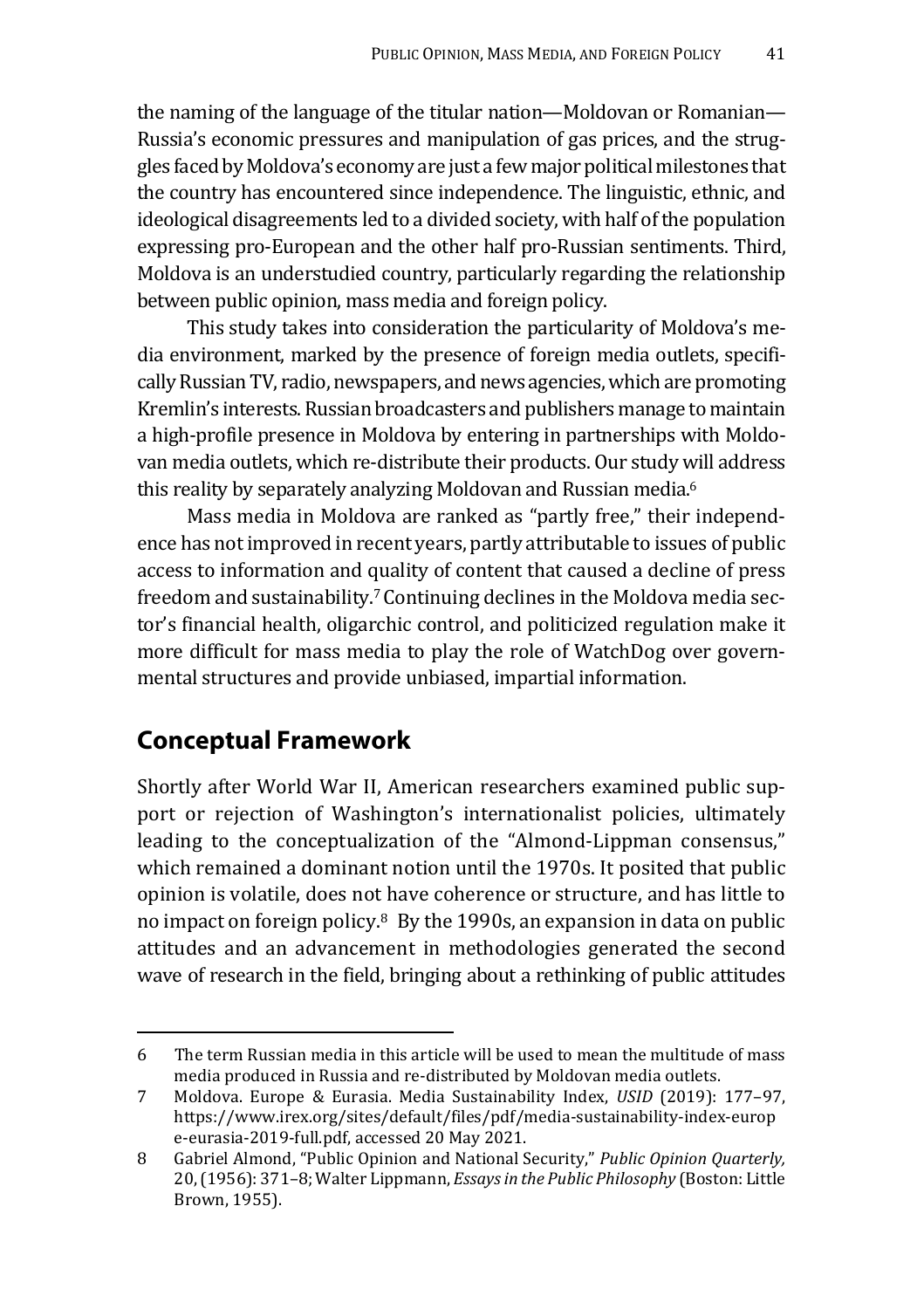and their relationship to and roles in foreign policy.<sup>9</sup> Consequently, a revisionist view of a public that is reasonable, although not completely informed, replaced the first two above-mentioned elements of the "Almond-Lippman consensus."10 Adding to the mix of considerations, Eugene Wittkopf demonstrated the connections between partisanship, policy preferences and core beliefs; Jon Hurwitz and Mark A. Peffley characterized public attitudes from the perspective of the public's general core values; and Ole Holsti compared the public's attitude to the attitude of elites.<sup>11</sup> The third component of "Almond-Lippmann's consensus" has generated the most attention in the newer research orientations and also less agreement. Thus, although some scholars argue that public opinion has only a limited role in foreign policy formulation, others' quantitative analyses suggest that shifts in public opinion precede changes in defense spending, for example, votes in Congress, and presidential decisions on how to use force.12

The third wave of research on public opinion led scholars to consider how a range of conditional factors affected public opinion's influence, although no leading approach has emerged. Thomas Risse-Kappen analyzed a range of conditional variables, including domestic structures; Douglas Foyle examined presidential attitudes toward public opinion; Thomas Knecht and Brandice Canes-Wrone evaluated stages of decision making and presidential popularity.13 As a much wider range of scholars in

<sup>9</sup> Ole Holsti, "Public Opinion and Foreign Policy: Challenges to the Almond-Lippmann Consensus Mershon Series: Research Programs and Debates," *International Studies Quarterly,* 36, no. 4 (1992): 439–66.

<sup>10</sup> Benjamin Page, Robert Shapiro, *The Rational Public: Fifty Years of Trends in Americans' Policy Preferences* (Chicago: University of Chicago Press, 1992); Daniel Drezner, "The Realist Tradition in American Public Opinion," *Perspectives on Politics*, 6, no. 1(2008): 51–70.

<sup>11</sup> Eugene Wittkopf, *Faces of Internationalism: Public Opinion and Foreign Policy* (Durham, NC: Duke University Press, 1990); Jon Hurwitz, and Mark A. Peffley, "How are Foreign Policy Attitudes Structured? A Hierarchical Model," *American Political Science Review*, 81, no. 4 (1987): 1099–129; Ole Holsti, *Public Opinion and American Foreign Policy* (Michigan: The University of Michigan Press, 2004).

<sup>12</sup> Lawrence Jacobs, and Benjamin Page, "Who Influences US Foreign Policy?," *American Political Science Review*, 99, no. 1 (2005): 107–23; Thomas Hartley, Bruce Russett. "Public Opinion and the Common Defense: Who Governs Military Spending in the United States?," *American Political Science Review,* 86, (1992): 361–87; James Meernik and Elizabeth Oldmixon "The President, the Senate, and the Costs of Internationalism," *Foreign Policy Analysis,* 4, no. 2 (2008): 187–206; James Patrick, John Oneal, "The Influence of Domestic and International Politics on the President's Use of Force," *The Journal of Conflict Resolution,* 35, no. 2 (1991): 307–32. https://doi.org/10.1177/0022002791035002008.

<sup>13</sup> Thomas Risse-Kappen, "Ideas do not float freely: transnational coalitions, domestic structures, and the end of the cold war," *International Organization*, 48, no. 2 Spring 1994): 185–214; Douglas Foyle, Counting the Public in. Presidents, Public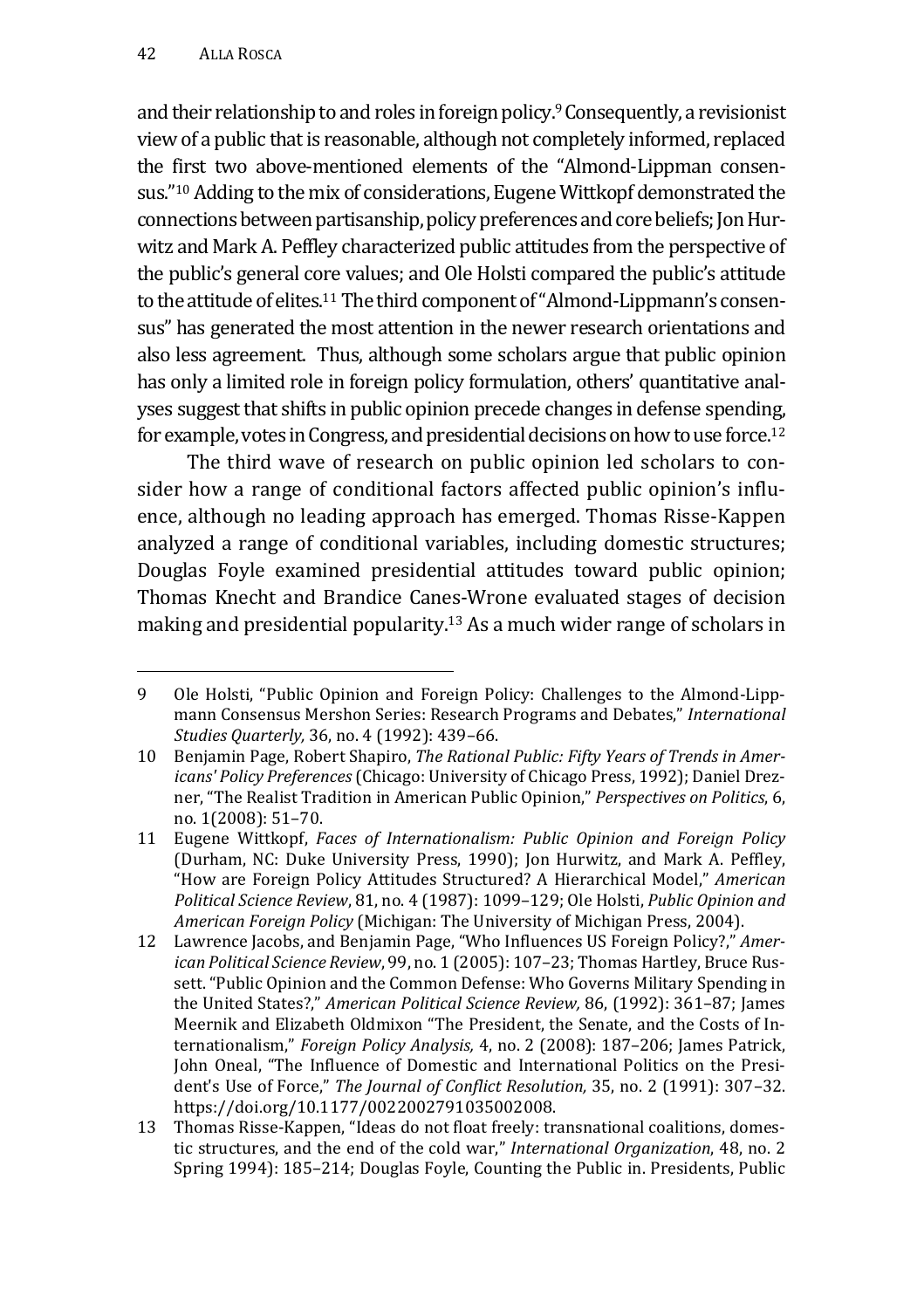the U.S. became interested in public opinion, they analyzed a number of other purported variables, including age, gender, race, religion, social class, and education on public opinion formation. 14 Furthermore, researchers from other countries also incorporated these factors into their research when analyzing their societies, and socioeconomic and demographic variables proved valuable in studying public opinion and its formation.15

Additionally, researchers focused on public opinion included other factors, such as respondents' belief systems and trust.16 The most common explanatory variables in forming public opinion on U.S. foreign policy found in the North American literature, generally supported by survey data, are ideological orientation and political party membership.17 However, when political affiliation is used as a variable in other countries with a large number of political parties, such as Brazil, it turned out not to have the same significant influence. $18$ 

In the context of the Vietnam War, for the first time, American scholarship identified cooperative and militant internationalism as being two main vectors of American public opinion on foreign policy. Cooperative internationalism is focused on achieving common goals through collaborative and non-military actions, as well as being concerned about other countries and international issues.19 In contrast, militant internationalism supports the use of military force to achieve foreign policy objectives or simply as a self-defence strategy. 20 Militant internationalism is explained from the perception of American foreign policy up to 1992, and associated with the necessity to protect American interests vis-a-vis the

Opinion, and Foreign Policy (New York: Columbia University Press, 1999); Thomas Knecht, Paying Attention to Foreign Affairs. How Public Opinion Affects Presidential Decision Making (Pennsylvania: Pennsylvania State University Press, 2011); Brandice Canes-Wrone, *Who Leads Whom?: Presidents, Policy and the Public (*University of Chicago Press, 2005).

<sup>14</sup> David Fite, Mark Genest, Clyde Wilcox, "Gender Differences in Foreign Policy Attitudes: A Longitudinal Analysis," *American Politics Quarterly*, 18, no. 4 (1990): 492–513.

<sup>15</sup> Lise Togeby, "The Gender Gap in Foreign Policy Attitudes," *Journal of Peace Research*, 31, no. 4 (1994): 375–92.

<sup>16</sup> Benjamin Page, Marshal Bouton, *The Foreign Policy Discontent. What Americans Want from our Leaders but Do Not Get* (Chicago, IL: University of Chicago Press, 2006).

<sup>17</sup> Holsti, "Public Opinion and Foreign Policy."

<sup>18</sup> Ana Paula, Borges Pinho, "Brazil's global aspirations and the public: an assessment on perspectives, drivers, and consistency," *Mural Internacional*, 9, no. 2 (2018): 163–74.

<sup>19</sup> Eugene Wittkopf, "The structure of foreign policy attitudes: An alternative view," *Social Science Quarterly,* 62, no.1 (1981): 108–23.

<sup>20</sup> Jon Hurwitz, Mark Peffley, "How are foreign policy attitudes structured? A hierarchical model," *American Political Science Review*, 81, no. 4 (1987): 1099–120.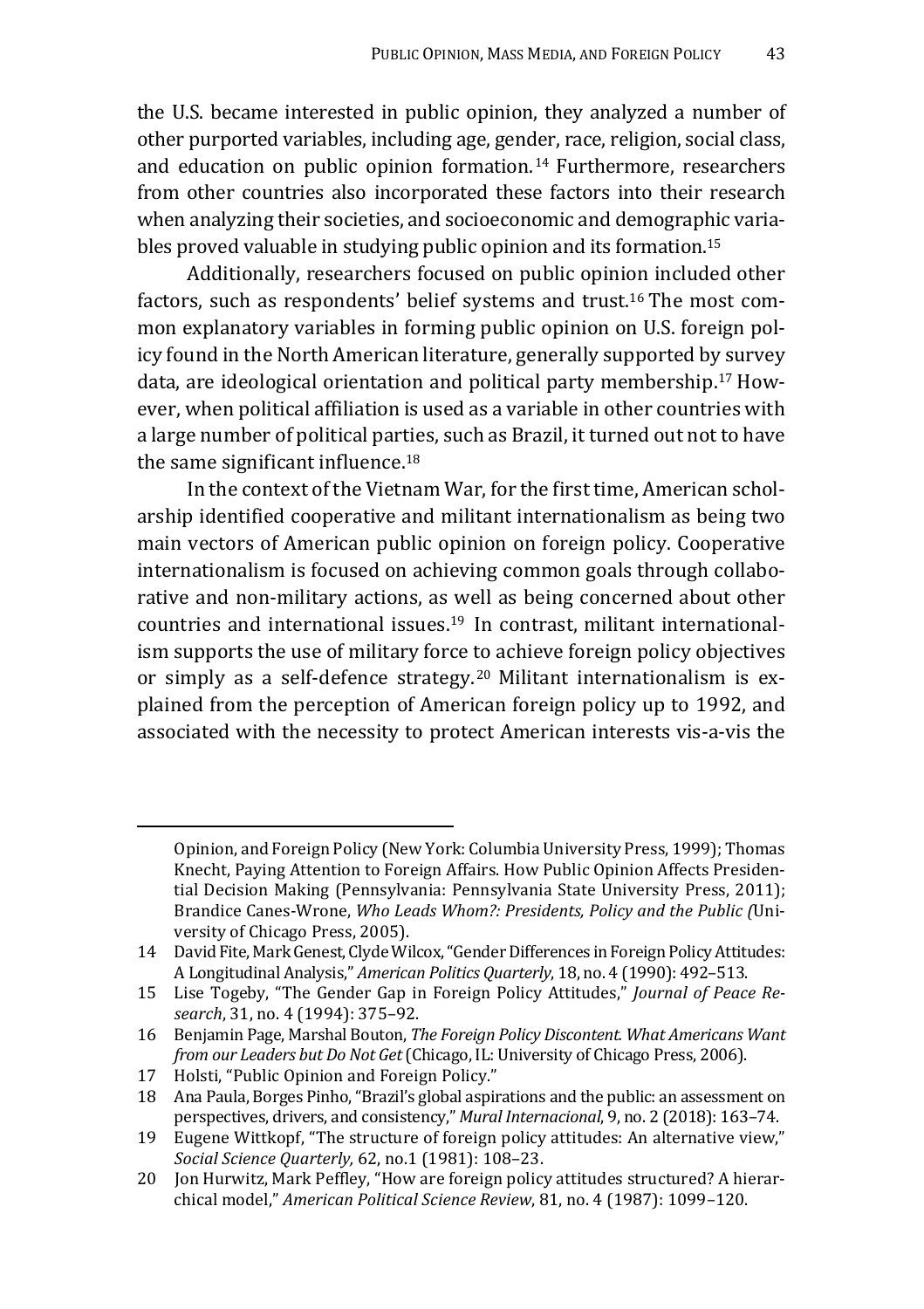USSR.21 And when studying the foreign policy attitudes of a country such as Moldova, once part of the Soviet Union, the literature that mainly focuses on the U.S. perspective should be tailored to address the small state that has no global foreign policy ambitions.

The media's role in helping create and link public opinion and foreign policy is one of the key elements in American literature on the subject and one that is studied as a concomitant factor.22 The complex relationship between public opinion, the media, elites and events that shape public attitudes is studied in particular regarding America's use of force and in relation to wars. For example, Adam J. Berinsky examines public opinion, coupled with a complex picture of the interaction between media, elites, and events on the ground, while Matthew Bauman and Tim Groeling emphasize the role media play in providing information to the public.23 There is no consensus on the media's importance in shaping public opinion, but there is general agreement that public support is determined by interaction among elites and mass media as source of information. There is also general agreement that mass media and elites are important mediators between events in the real word and public support for foreign policy, and that foreign events do not translate directly into public support. The above-mentioned scholars do not embrace nor reject the *Almond-Lippmann consensus*, but they underlined the need for additional research in this area.

Increasing interest in studying public opinion led to further examination of the mass media's influence on foreign policy agendas in other Western democratic countries.24 While some researchers confirmed the "Almond-Lippman consensus," others rejected it.25 Most comparative research was conducted in *liberal democracies*,where there is a clear separation of powers, citizens have full civil rights and freedom of the press. 26

<sup>21</sup> Richard Herrmann, "American Perceptions of Soviet Foreign Policy: Reconsidering Three Competing Perspectives," *Political Psychology*, 6, no. 3 (1985): 375–441.

<sup>22</sup> Mattew Bauman and Fhillip Potter, "The Relationship Between Mass Media, Public Opinion and Foreign Policy: Toward a Theoretical Synthesis," *Annual Review of Political Science,* 11 (2008): 39–65.

<sup>23</sup> Adam J. Berinsky, New Directions in Public Opinion. New Directions in American Politics, 3rd ed. (New York: Routledge, 2019); Matthew Bauman, Tim Groeling, *War Stories: The Causes and Consequences of Public Views of War* (Princeton: Princeton University Press, 2010).

<sup>24</sup> Richard C. Eichenberg, *Public Opinion and National Security in Western Europe: Consensus Lost?* (Palgrave Macmillan, 1989).

<sup>25</sup> Stefaan Walgrave, Stuart Soroka, Michiel Nuytemans, "The Mass Media's Political Agenda-Setting Power: A Longitudinal Analysis of Media, Parliament, and Government in Belgium (1993 to 2000)," *Comparative Political Studies*, 41, no. 6 (2008): 814–36.

<sup>26</sup> Thomas Risse-Kappen, "Public Opinion, Domestic Structure, and Foreign Policy in Liberal Democracies," *World Politics,* 43 (1991): 479–512.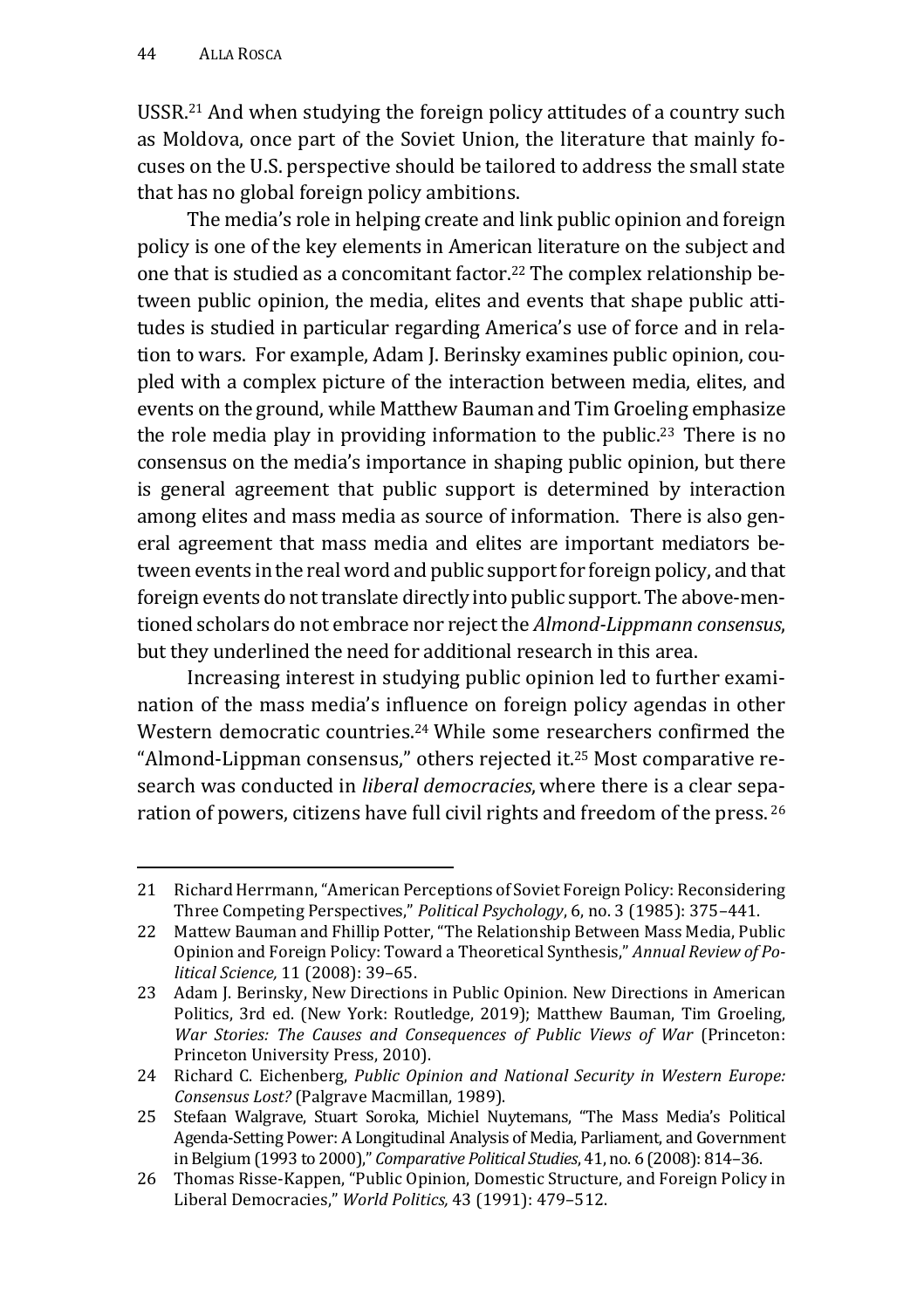After the dissolution of the Soviet Union, a new set of opportunities arose for analyzing the relationship between public opinion and foreign policy in its former constituent states. During Soviet times, no independent public opinion polls were taken in the USSR's states, citizens were not accustomed to freely express their opinions, and researchers acquire no professional experiences with independent surveys on political issues and foreign policy. Additionally, now there are peculiarities in public opinion research in the transitional societies of Russia and the former Soviet states for which researchers have to account, such as the lingering effects of Cold War propaganda campaigns that fueled anti-American sentiments, which are today alimented by the Kremlin's disinformation and misinformation campaigns. Furthermore, public opinion formation in Putin's Russia is a captive of Kremlin's monopolization of the country's mass media. As a result, Putin dictates foreign policy rather than responding to it; his government makes foreign policy decisions—based on a unified and highly centralized model—that are simply reported by the controlled media as a *fait accompli*. 27

Public opinion and foreign policy research in the former Soviet states is in its infancy, and as a result, there is little data available. Independent public opinion surveys are only in the incipient stage in these countries, and a shortage of research funds makes it challenging to systematically collect detailed data. Public opinion polls conducted and published during elections by political parties are not trustworthy, or even if they are accurate, the public do not have access to the collected database to verify the results. Countries that were formerly part of the USSR are rarely included in international surveys and comparative studies; the Baltic States, which are now members of the European Union, are the exceptions.28 For the most part, recent scholarship has examined public opinion on integration and enlargement of the European Union (EU) in countries that subsequently became part of the Union, and public opinion in Eastern Partnership countries toward the EU.<sup>29</sup> Only a few scholars study public

<sup>27</sup> Olga Oliker, Christopher Chivvis, Keith Crane, Olesya Tkacheva, Scott Boston, "Russian Foreign Policy in Historical and Current Context: A Reassessment," *Defense Technical Information Center*, 1, no. 1 (2015), https://apps.dtic.mil/sti/citations/ ADA621933, accessed 22 February 2021.

<sup>28</sup> Piret Ehin, "Determinants of public support for EU membership: Data from the Baltic countries," *European Journal of Political Research*, 40, (2001): 31–56. https: //doi.org/10.1023/A:1011818717816.

<sup>29</sup> Paul Dekker, Albert van der Horst, Suzanne Kok, Lonneke van Noije, Charlotte Wennekers, "Europe's Neighbors. European neighborhood policy and public opinion on the European Union," *European Outlook*, no. 6 (July 2008), https://www. researchgate.net/publication/269763936\_Europe's\_Neighbours\_European\_neigh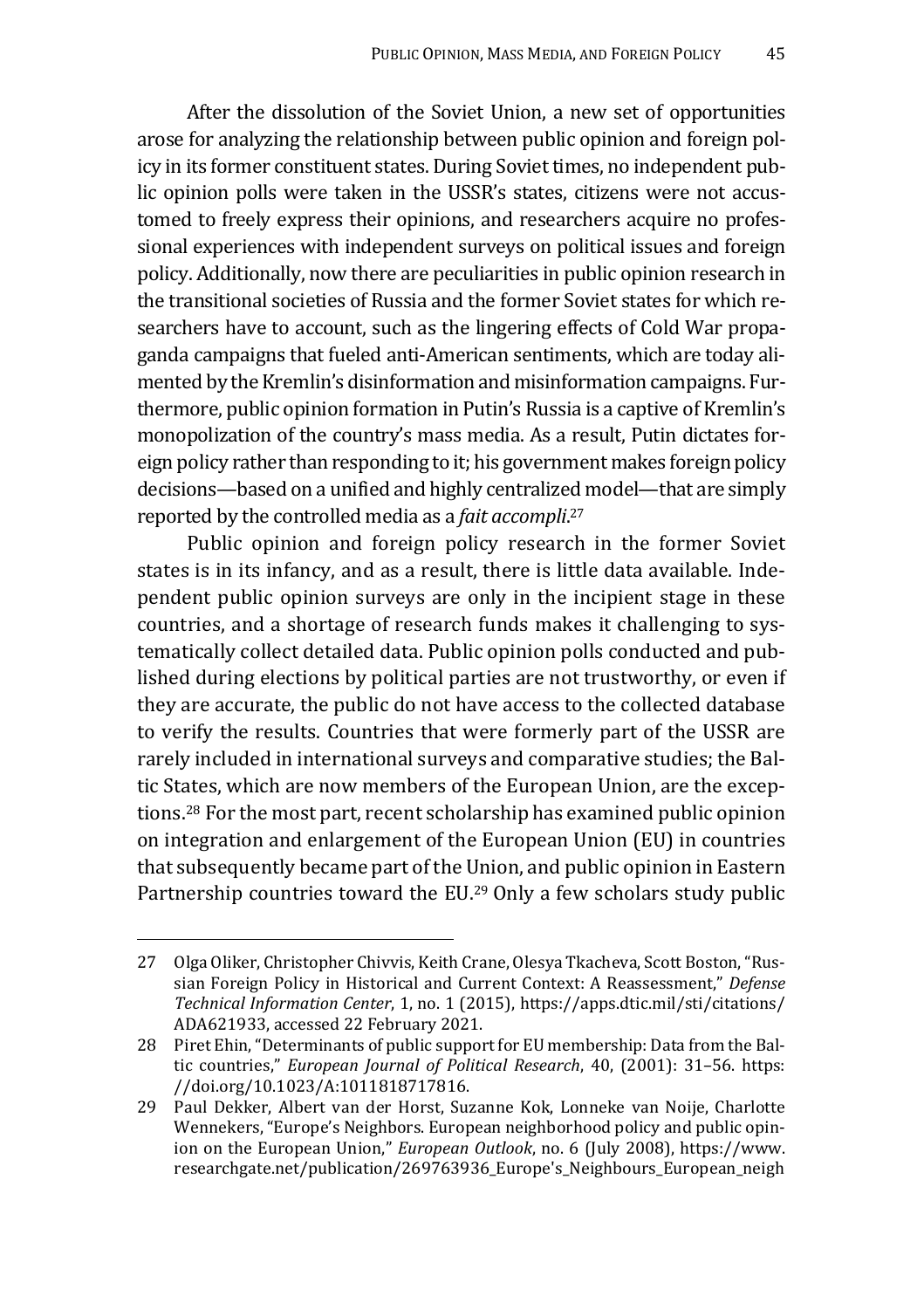opinion and foreign policy in other former Soviet states, such as Russia, Kazakhstan, and the Ukraine.30

There are only a handful of studies focused on Moldovan public opinion and foreign policy, and they examine ethnic groups' view on integration with Europe, and compare the results with those of other post-Soviet countries.31 Other studies analyze poverty indicators to explore the relationship between public opinion and foreign policy. 32 Moldovan think tanks and NGOs such as the Institute of Public Policy and WatchDog publish the results of their surveys and analyses of public opinion and foreign policy online in Romanian, making them difficult to access by international audiences.<sup>33</sup>

# **Moldovan's Attitudes Regarding the Country's Foreign Policy**

In 1991, the newly independent Republic of Moldova found itself sandwiched between two powerful international actors—the Russian Federation and the European Union. As part of its efforts to achieve international recognition and solidify its newly achieved independence, Moldova established diplomatic relations with both. Geopolitics determined the foreign policy of the newly created sovereign Moldova, and its orientation was dominated by the questions of whether it should be pro-Russian or pro-Eu-

bourhood\_policy\_and\_public\_opinion\_on\_the\_European\_Union, accessed 8 February 2021; Giselle Bosse, "Ten years of the Eastern Partnership: What role for the EU as a promoter of democracy?" *European View*, 18, no. 2 (2019): 220–32.

<sup>30</sup> Marlene Laruelle, Dylan Royce, "Kazakhstani Public Opinion of the United States and Russia: Testing Variables of (Un)Favorability," *Central Asia Survey,* 38, no. 2 (2019): 197–216; Richard Rose, Neil Munro, "Do Russians See Their Future in Europe or the CIS*?*,*" Europe-Asia Studies,* 60, no. 1 (2008): 49–66.

<sup>31</sup> Sergiu Buscaneanu, "Public Opinion and the Attitudes of the Ethnic Groups on European Integration of Moldova (2000–2008)," *Romanian Journal of European Affairs*, 9, no. 3 (2009): 80–92; Mamuka Tsereteli, "Georgia and Moldova: Staying the Course," in *Putin's Grand Strategy: The Eurasian Union and Its Discontents,* eds. S. Frederick Starr and Svante Cornell (Washington D.C.: Joint Transatlantic Research and Policy Center, Johns Hopkins University-SAIS, 2014), 134–44.

<sup>32</sup> Monica Răileanu Szeles, "Examining the foreign policy attitudes in Moldova." *PLoS*  ONE, 16, no. 1 (2021), https://doi.org/10.1371/journal.pone.0245322, accessed 9 February 2021.

<sup>33</sup> Valeriu Pașa, Vasile Cantarji, Irina Sterpu, "Conținutul spațiului informațional televizat din Republica Moldova și felul în care acesta modelează comportamente electorale. Cu o evaluare a influenței ruse asupra opțiunilor geopolitice," *WatchDo g*, 19 February 2018, https://www.watchdog.md/2018/02/19/continutul-spatiul ui-informational-televizat-din-republica-moldova-si-felul-in-care-acesta-modelea za-comportamente-electorale-cu-o-evaluare-a-influentei-ruse-asupra-optiunilorgeopolitice/, accessed 29 April 2021.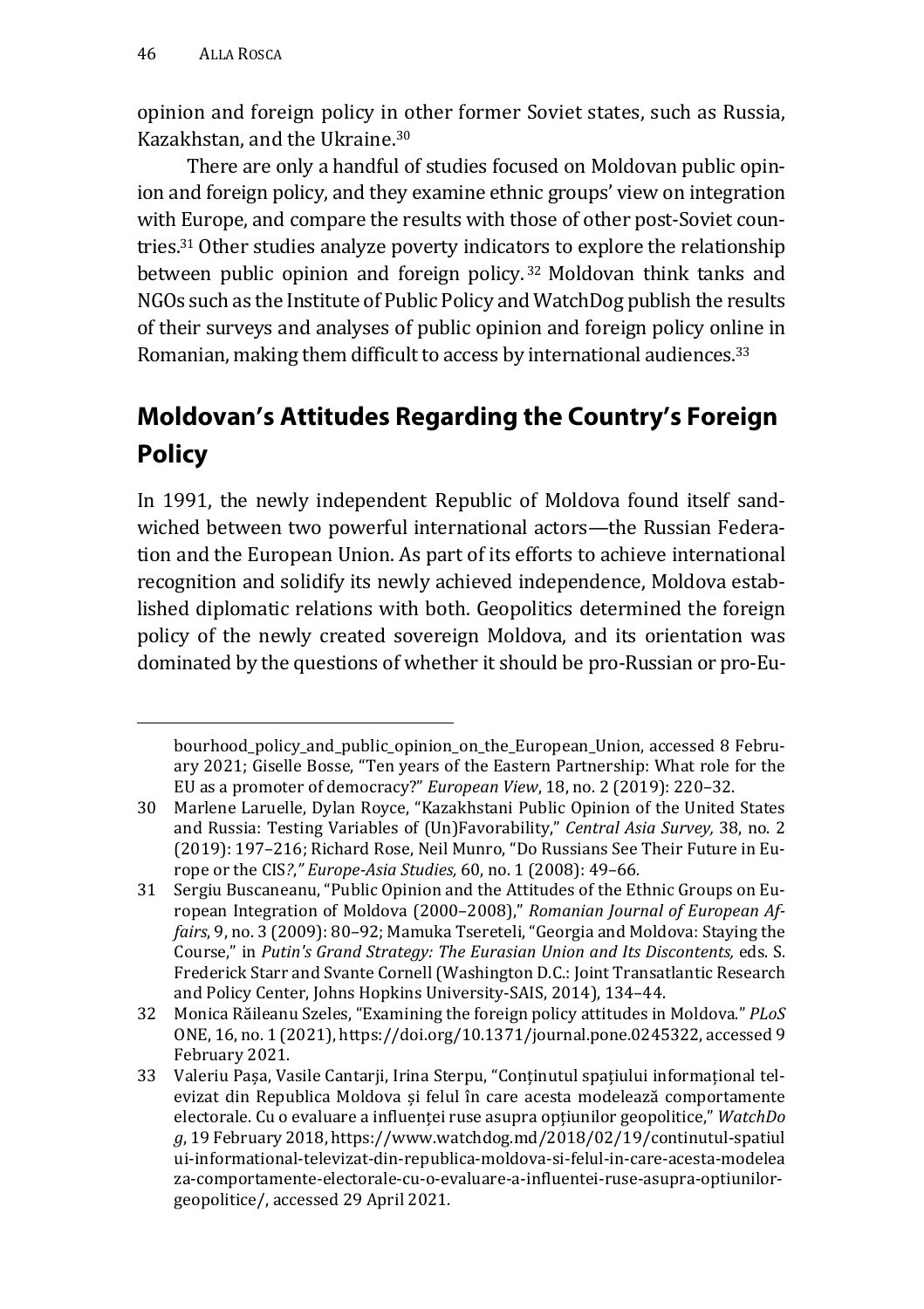ropean. Political parties and their leaders capitalized on the country's dichotomous foreign policy and actively used geopolitical issues in their electoral discourse: the right-wing parties (Christian Democratic People's Party, Liberal Party) advocated for European integration, and left-wing parties (Party of Communists, Party of Socialists) called for closer ties with Russia. In the last years the centrist parties positioned themselves as either center-right groups (Action and Solidarity Party (PAS), Popular European Party, Liberal-Democrat Party) or center-left ("Sor" Party, "Our Party"), creating further divisions in the political environment and additionally increasing fragmentation among the electorate.

In addition to the political divides, there is a general deficit of knowledge pertaining to foreign policy. For instance, a survey conducted in 2000 found that only one-third of Moldovan respondents had a good understanding of EU politics.<sup>34</sup> Additional research confirmed that they have limited knowledge of foreign policy events. For example, as Moldova signed the Association Agreement with the EU in 2014, only 6 percent of Moldovans said they were "well informed," 31 percent said they are "informed," the majority (48 percent) revealed they had little knowledge, and 12 percent confessed they knew nothing about the agreement.<sup>35</sup>

Public opinion polls Public Opinion Barometer (BOP), organized in Moldova by the Institute of Public Policies, showed a clear division on foreign policy choices between pro-Western (EU) and pro-Eastern (Russia) Moldovans, even when over time some variations are detectable.36 Public opinion regarding Moldovan's vote to join the EU or the Eurasian Economic Union (EEU), were relatively similar from 2012 to 2017 (see Figure 1). However, subsequently, a majority solidified in favor of integration into the EU, and we see a difference in about 14 percent between the support for the EU and the EEU. Support for integrating with the EEU decreased from 42 percent in 2017 to 35 percent in 2021.37

<sup>34</sup> Stephen White, Ian McAllister, Valentina Feklyunina, "Belarus, Ukraine and Russia: East or West," *The British Journal of Politics and International Relations*, 12, no. 3 (2010): 344–67.

<sup>35</sup> Barometrul de Opinie Publică, Institutul de Politici Publice (November 2014), https://ipp.md/old/libview.php?l=ro&idc=156&id=718, accessed 25 March 2021.

<sup>36</sup> This public opinion poll is conducted by the Institute of Public Policies in Moldova and sponsored by the Soros Foundation of Moldova. The data collected by BOP covers such topics as political choices, quality of life, and perceptions of the reforms implemented by the Moldovan government from 2001 to 2021.

<sup>37</sup> Questions regarding the European Union (EU) were introduced in 2003, and questions regarding the Eurasian Economic Union (EEU)—in 2012. Eurasian Customs Union (ECU) was founded in 2010 by Russia, Belarus, and Kazakhstan, and it became the Eurasian Economic Union (EEU) in 2011.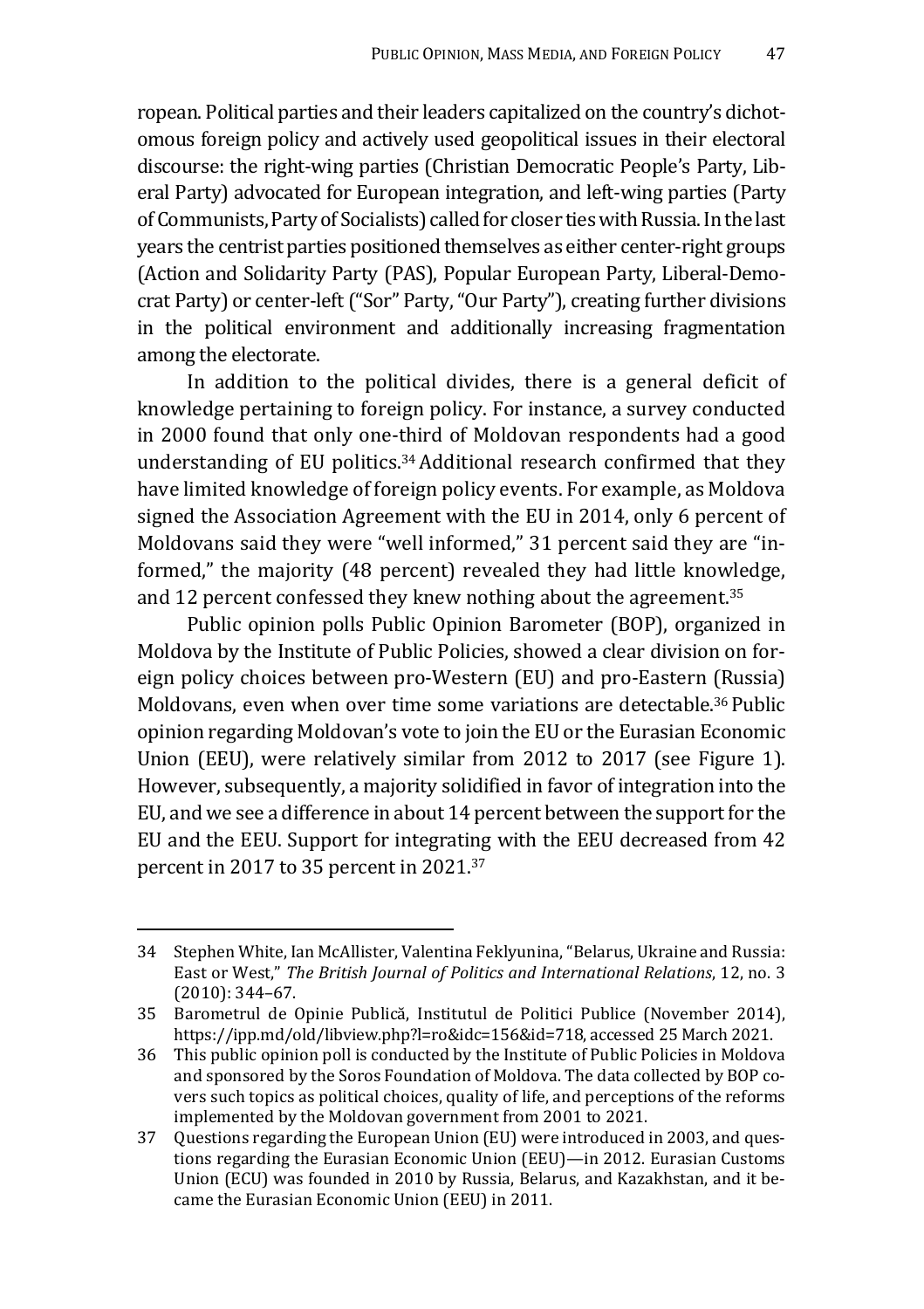According to the 2021 BOP, Moldovans were mostly pleased with their country's relationship with their neighbors. Over three-fourths (76.9 percent) were happy with the relationship with Romania, and 69.7 percent were content with the relationship with Ukraine, with the EU (69.6 percent) and with the United States (57.7 percent). Moreover, more than half of the respondents (54.5 percent) considered Moldova's relationship with Russia to be favorable. Fewer than half (47.1 percent) rated the NATO partnership positively.<sup>38</sup>



**Figure 1.** The results of public opinion in favor of joining the European Union or the Eurasian Economic Union (percent). Source: Compiled by the author from the Barometer of Public Opinion (BOP) data from 2003 to 2021, Institutul de Politici Publice, https://ipp.md/wp-content/ uploads/2021/02/BOP\_02.2021.pdf, accessed 5 March 2021.

Moldovans are also divided in their evaluations of foreign leaders' trustworthiness. Approximately 45 percent of the respondents indicated they trust Russia's President Vladimir Putin and 47 percent do not; 43 percent trust German Chancellor Angela Merkel and 39 percent do not; approximately 37 percent trust Belarus President Alexander Lukashenko and 47 percent distrust him. Even though Moldovans highly appreciate their relations with neighboring Ukraine, only 25 percent trust the Ukrainian leader Volodymyr Zelensky (the sixth position) and nearly 60 percent distrust him, ranking him the most distrusted foreign leader.39 Almost half of

<sup>38</sup> Barometrul de Opinie Publică, Institutul de Politici Publice (February 2021), https://ipp.md/2021-02/barometrul-opiniei-publice-februarie-2021/, accessed 3 March 2021.

<sup>39</sup> It is beyond the scope of our study to analyze this sizeable discrepancy between the positive evaluation of the neighboring country and the distrust in its leader, and this aspect deserves further analysis in other studies.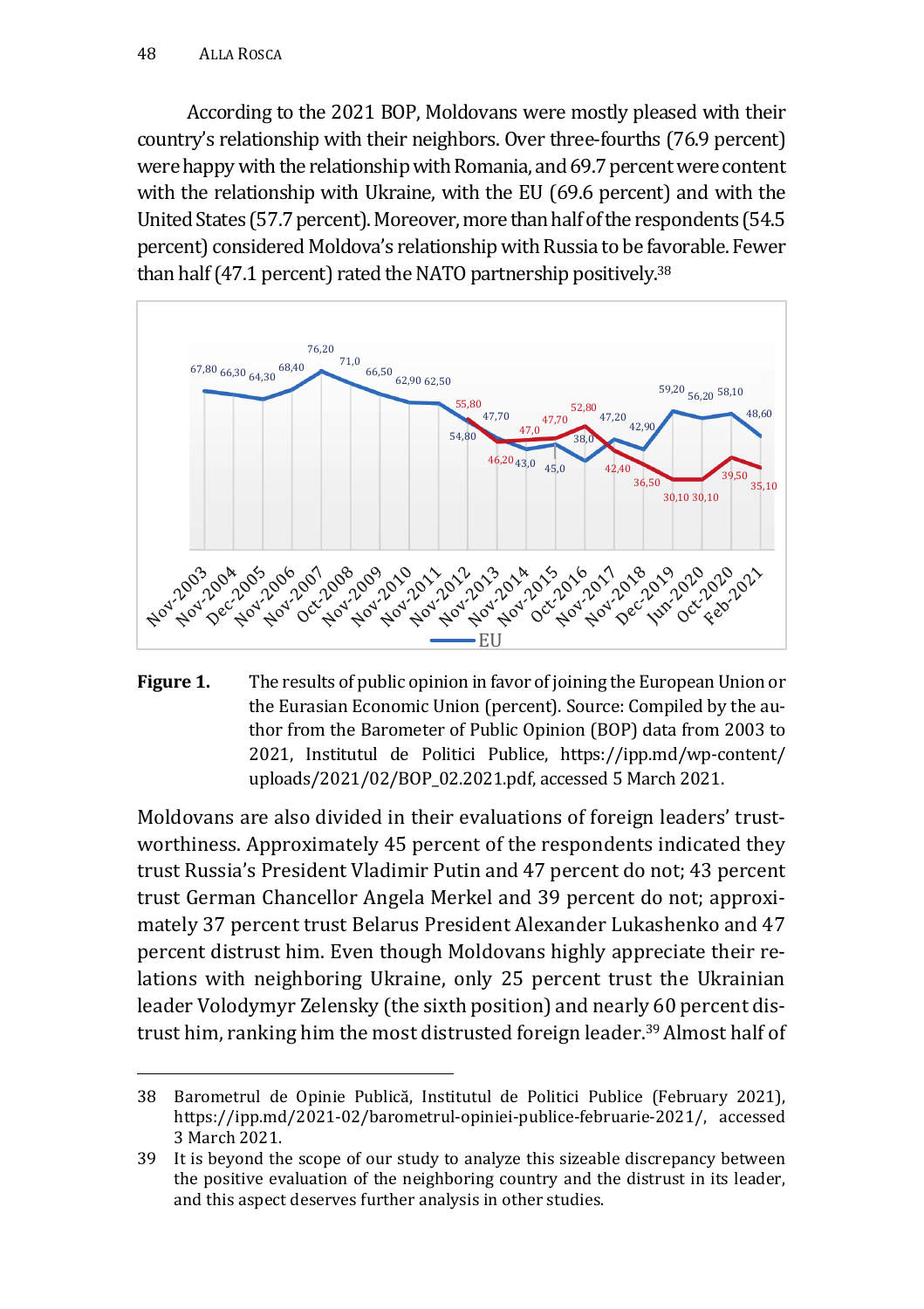respondents would maintain the country's neutrality (46.1 percent), and only 2.7 percent support the country joining NATO, down from a 2005 high of 29 percent.

The 2021 BOP also reveals that Moldovans are active media consumers. Around 85 percent watch TV several times per week or every day; 76 percent use the Internet at the same frequency; 43 percent listen to radio daily or at least once a week; and only about 15 percent read newspapers during the week. Over three-quarters of respondents (78 percent) consider TV the most important source of information; 62 percent get their news primarily via the Internet; radio is less popular, being utilized by only 18.2 percent of respondents, while newspapers are barely mentioned at all (3.6 percent). About 2 percent of respondents admit they are not interested in news and are not informed at all.

## **Methods and Data**

The objective of this study is to examine the role of mass media in shaping opinions regarding foreign policy. Taking into consideration that Moldova's media environment is marked by the presence of another country's media outlets, i.e., by Russian TV, Radio, newspapers, and news agencies, we formulated two primary hypotheses on public opinion formation regarding Moldovan foreign policy:

- 1. That *trust in* mass media from Moldova and from Russia impacts Moldovans' opinion formation on their country foreign policy<sup>40</sup>
- 2. That citizen relying on *media news sources* from Moldova and Russia would have different perceptions of the country's foreign policy.

To test our hypotheses, we used both quantitative and qualitative methods, such as logistic regression tests and in-depth interviews with Moldovan experts. By using a quantitative method, we employ a large sample size, enhance generalizations about the phenomenon, and provide succinct summaries about those generalizations, and to gain an in-depth understanding of the local phenomena, we use expert interviews.

Multiple logistic regression analysis, as a method to test the relationship between our selected independent and dependent variables was employed to determine whether trust in and attention to media as a

<sup>40</sup> Mass media from Moldova or from Russia for our study is defined as the totality of media from one country. We are using the BOP question, where is accounted the respondent's perception of mass media being from one country or another.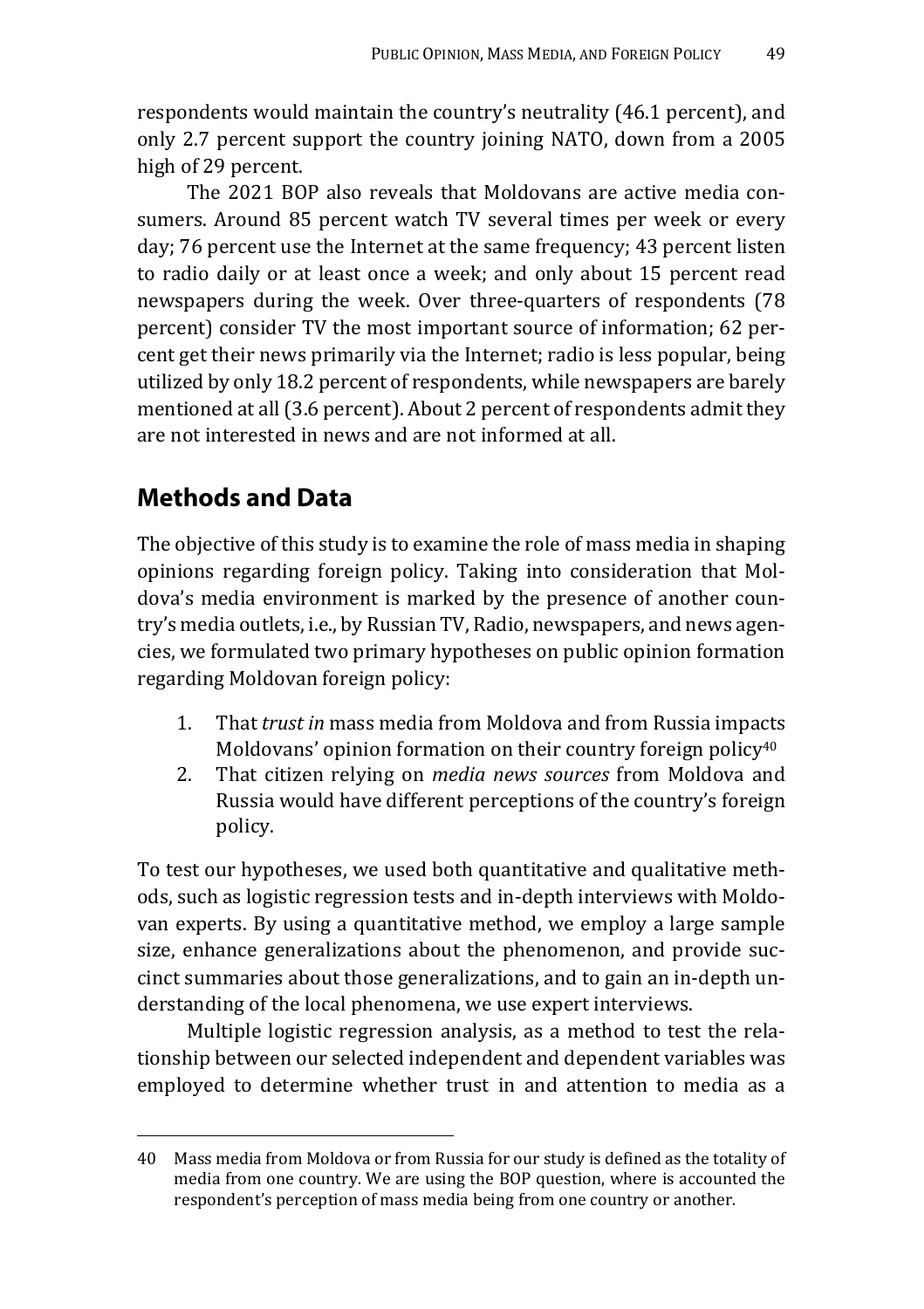source of news from Moldova and Russia would remain significant in the context of several other potentially important variables.41 The regression analysis uses empirical data drawn from the February 2021 BOP survey that canvassed 1,108 adults across Moldova, excluding Transnistria, with a margin of error ±3 percent.42

Additionally, the author conducted five online in-depth personal interviews with Moldovan mass media and foreign policy experts from academic and research institutions and the NGOs, who are highly regarded in their fields. Four interviews were conducted in Romanian and one in Russian. Questions for in-depth interviews were developed to examine the reasons why the public supports membership in the EU or the EEU, to determine the causes of trust in media outlets from Moldova and Russia, and what triggers the use of media as a source of news. Additionally, the experts were asked for their insight into the relationship between the media and government structures in Moldova, media monopolization, as well as the impact of Russian propaganda.

For this study we classified the mass media from Moldova and from Russia according to the identifications in the BOP public poll. Mass media from Moldova are media produced in Moldova, and media described as "Russian media" are categorized as outlets that are re-broadcasted under the Russian brand name and identified as such by the population. Russian media include TVs channels *Pervyi Kanal, RTR, NTV, STS* and *TNT*, and the local versions of Russian newspapers *Komsomolskaya Pravda v Moldove*, and *Argumenty i Fakty v Moldove*. The Russian governmentowned news agency *Sputnik* is also present in Moldova.

The major independent variables were determined by the formulated hypothesis and identified as trust in mass media from Moldova and from Russia, as well as the Moldovan and Russian media as news sources. Further, following the line of research described earlier in this article, we entered party affiliation and socioeconomic categories as the additional independent variables for the multiple regression. 43 The BOP survey asked respondents for their party voting preferences among 14 political parties. In our study, we coded all right-wing parties as pro-European, and all left-wing parties as pro-Russian. Similarly, the center-right and

<sup>41</sup> The multiple regression allows us to describe the amount of linear relationship between the dependent variable and several other control variables. There must be a logical reason for assuming two variables covary and that one causes the other.

<sup>42</sup> Database available here: Barometrul de Opinie Publică, Institutul de Politici Publice*,* February 2021, https://ipp.md/wp-content/uploads/2021/02/BOP\_02.202 1.pdf, accessed 23 March 2021.

<sup>43</sup> See references 23, 24, and 25.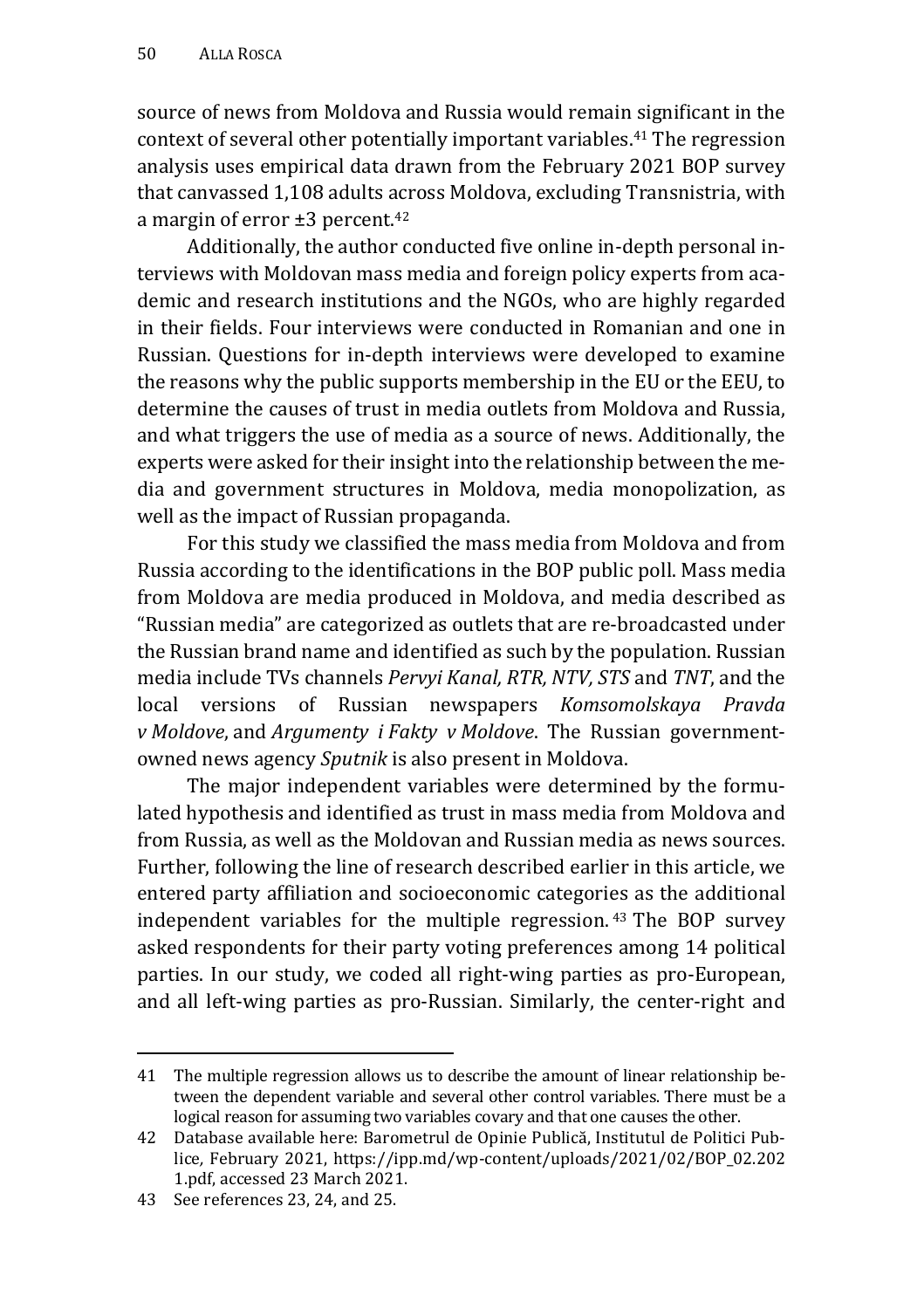center-left political parties, according to their primary preferences on foreign policy options, were added to pro-EU or pro-Russia groups.

Moreover, our analysis includes factors such as gender, age, education, residence, as well as income and ethnicity. We used the BOP data and assigned the variable to two ethnic categories: the ethnic titular group—Moldovans, and the Russian-speaking, non-titular ethnic groups—Russians and Ukrainians.

As already mentioned, public opinion is divided between the pro-EU and pro-Russia foreign policy orientation, and to tests our hypotheses, we coded foreign policy option either as voting for EU accession, or as voting to join the EEU, formed by Russia, Belarus, and Kazakhstan.<sup>44</sup> Furthermore, we introduce three additional dependent variables related to foreign policy opinion formation: attitudes toward foreign countries and supranational organizations, trust in foreign leaders, and Moldova's security options. It is important to draw attention to the fact that our research is designed to study foreign policy opinion formation in terms of the East vs. West choices, and not the other options discussed in Moldova, or the future of the country. The option of Moldova's unification with Romania is not considered in our study as a separate option.45

There is an important relationship between the presence of foreign countries in TV news, and public opinion on those countries, as the existing research points out.46 Furthermore, attention to foreign affairs, rather than simply exposure to the news, as well as the tone of coverage about foreign countries can influence attitudes about foreign policy. We anticipate that trust in and use of Russian mass media as a news source could generate some positive attitudes toward this country. Although to determine the extension of this phenomenon, we included two dependent variables: attitude toward the Russian Federation and the EU.

To test the variable of trust in foreign leaders, we chose Russian President Vladimir Putin, and German Chancellor Angela Merkel who was the longest serving European leader at the time when the BOP survey was conducted (February 2021). The Moldovans' assessment of foreign national leaders is an important element affecting their perception of the

<sup>44</sup> In this research we are using pro-Russian and pro-EEU foreign policy opinion interchangeably.

<sup>45</sup> The opinion of unification with Romania was promoted in the past by the Christian Democratic People's Party (PPCD), and in the 2021 parliamentary elections by the political parties such as AUR (Alianța pentru Unirea Romănilor) and the Party of National Unity (Partidul Unității Naționale (PUN).

<sup>46</sup> Holli Semetko, Joanne Bay Brinski, David Weaver, and Lars Willnat, "TV News and US Public Opinion about Foreign Countries: The Impact of Exposure and Attention," *International Journal of Public Opinion Research*, 4, no. 1 (1992): 18–36.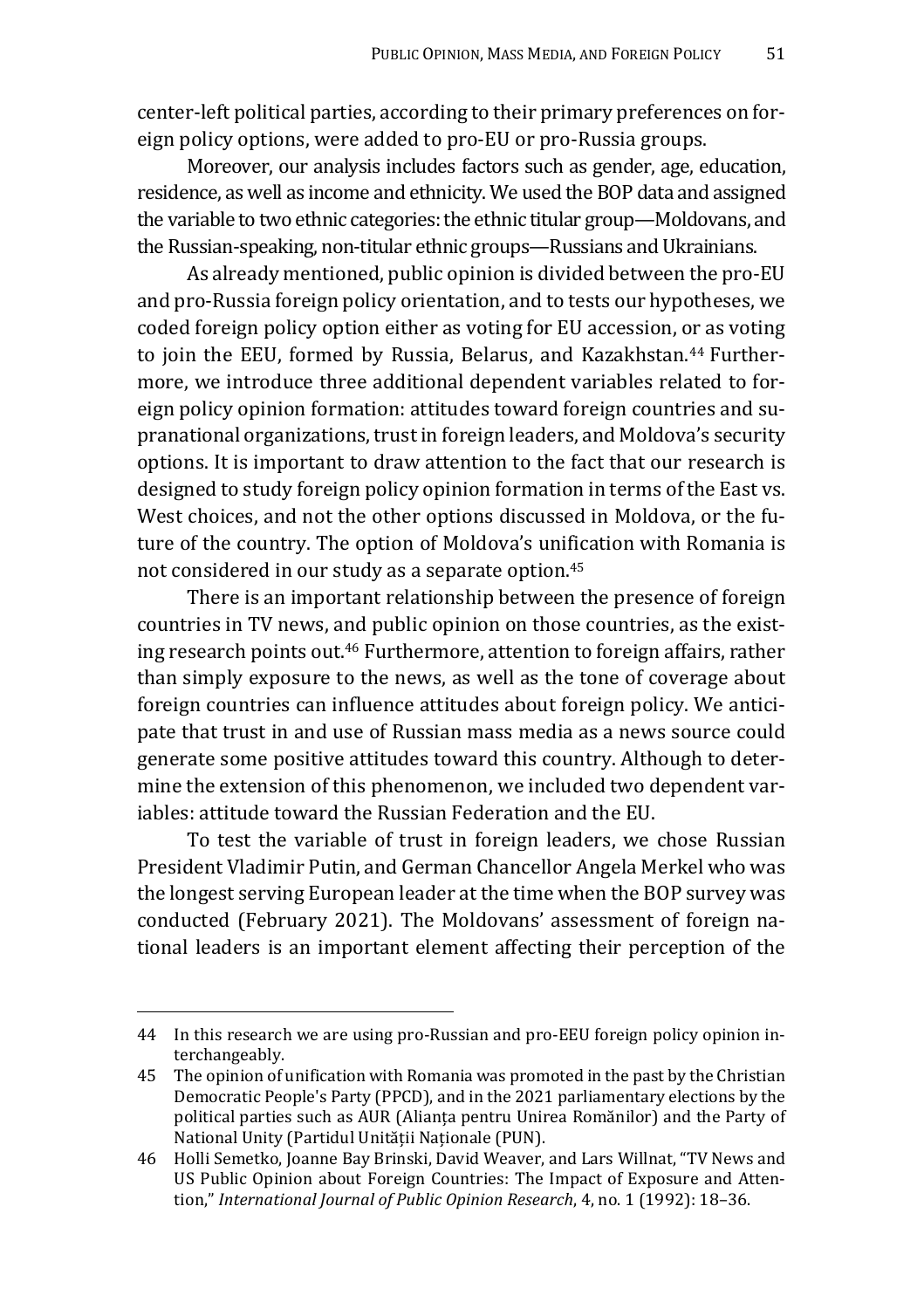countries that the leaders represent, as "people tend to project perceptions of a foreign country's leader onto the country as a whole."<sup>47</sup>

Our study also assesses the country's militant internationalism and examines the BOP respondents' opinions about Moldova' security options. NATO membership is a controversial topic in Moldova, as it could be the first step to eventually joining the EU, at the same time constituting a violation of the country's neutrality, as defined in the Moldovan Constitution.

Our multiple logistic regression analysis relied on dichotomous variables from the BOP (February 2021) data, or we transformed them into dichotomous variables.48 There was no multicollinearity among the variables, and a regression was conducted for each selected dependent variable.

# **Mass Media, Voting Preferences, and Socioeconomic Factors' Impact on Foreign Policy Opinion**

The results of multiple logistic regression show that each of independent variable is statistically significant at various levels, except gender, and is reported in Figure 2 with asterisks indicating specific level of significance.<sup>49</sup> Trust in the Russian media is statistically significant in its association with support for the EEU (see Figure 2), lending partial support for our first hypothesis. In addition, trust in Russian media lends itself to a statistically significant positive evaluation of Putin and is still significant in forming opinions regarding the Russian Federation. Negative correlations indicate an unfavorable attitude toward Merkel among those who trust Russian media, although the correlation is not too strong. At the same time, the variable of trust in Moldovan media did not significantly correlate with any foreign policy dependent variables, controlling for the other independent variables.

When it comes to mass media as a source of information and foreign policy opinions, the results are more complex than they appear at first glance, thus, disproving our second hypothesis. The results of logistic regression analysis show that there are no significant statistical correlations between media as a source of news and all the selected dependent variables. As sources of information, neither Moldovan nor Russian media have a significant association with foreign policy preferences.

<sup>47</sup> Meital Balmas, "Tell Me Who Is Your Leader, and I Will Tell Who You Are: Foreign Leaders' Perceived Personality and Public Attitudes toward Their Countries and Citizenry," *American Journal of Political Science,* 62, no. 2 (2018): 499–514.

<sup>48</sup> The dichotomous variables are used as a model to predict the likelihood of observing one of two possibilities: 1 if the condition is present, and 0 otherwise.

<sup>49</sup> Multiple logistic regression tests were calculated using the SPSS Statistics, version 28.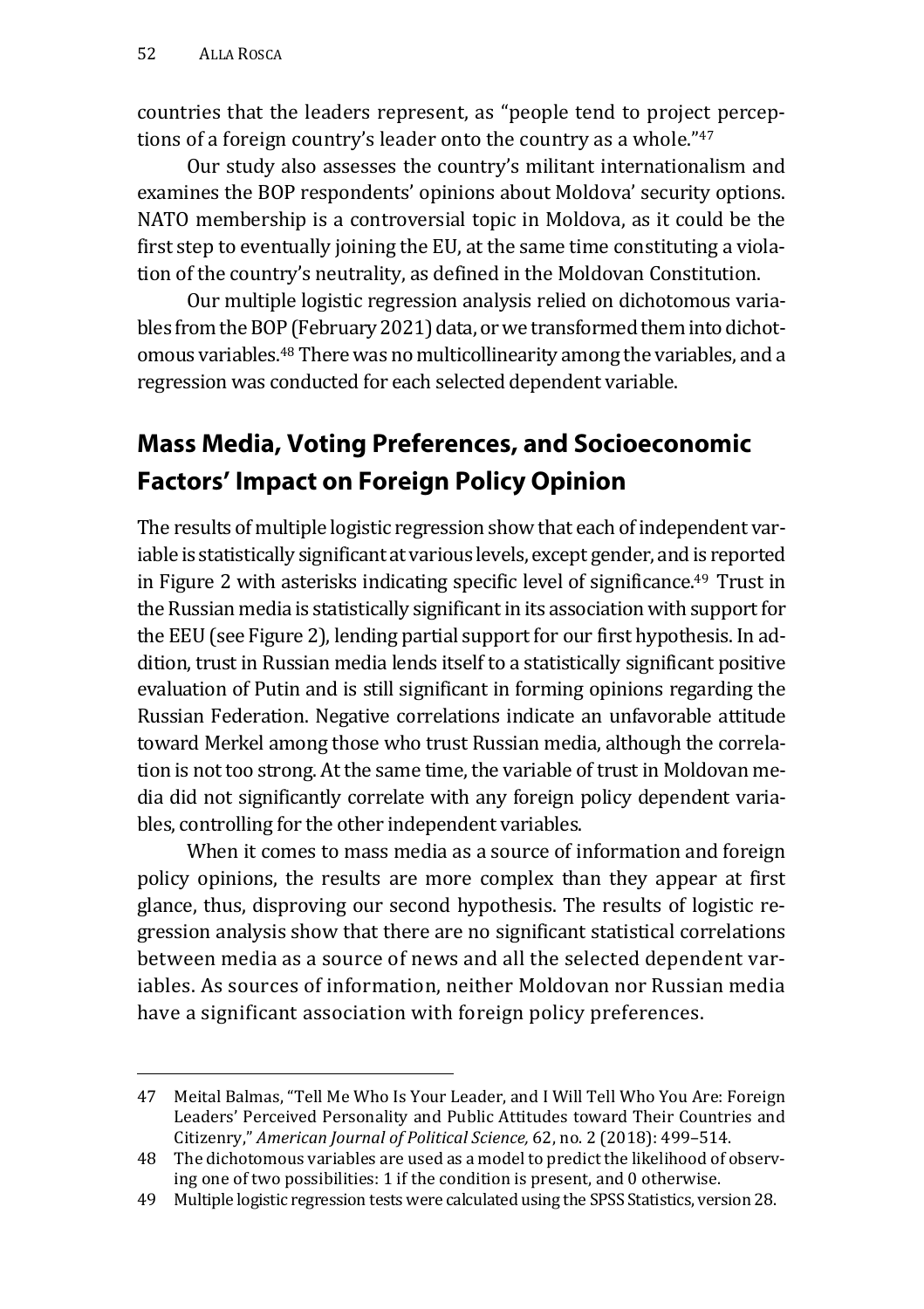|                                    | EU<br>integrati<br>on | <b>EEU</b><br>integrati<br>on | <b>Relatio</b><br>ns with<br>EU | <b>Relatio</b><br>ns with<br>Russia | Trust in<br>foreign<br>leaders/<br>Putin | <b>Trust</b><br>in<br>foreign<br>leader<br>s/<br>Merkel | Security |
|------------------------------------|-----------------------|-------------------------------|---------------------------------|-------------------------------------|------------------------------------------|---------------------------------------------------------|----------|
| Sex                                | .295                  | .187                          | .030                            | $-113$                              | .032                                     | .361                                                    | .158     |
|                                    | (0.285)               | (.278)                        | (.292)                          | (.194)                              | (.249)                                   | (.204)                                                  | (.190)   |
| Age                                | $1.100***$            | $-986**$                      | $-273$                          | $-128$                              | $-945***$                                | $-100$                                                  | $-243$   |
|                                    | (0.313)               | (.286)                        | (.311)                          | (.207)                              | (.264)                                   | (.220)                                                  | (.203)   |
| Socioecono<br>mic status           | .456*                 | $-164$                        | $-0.056$                        | $-238$                              | $-.002$                                  | .148                                                    | .006     |
|                                    | (.204)                | (.194)                        | (.216)                          | (.136)                              | (.175)                                   | (.147)                                                  | (.136)   |
| Education                          | .251                  | $-394$                        | .289                            | .013                                | $-105$                                   | .249                                                    | $.526**$ |
|                                    | (.238)                | (.223)                        | (.239)                          | (.153)                              | (.202)                                   | (.164)                                                  | (.156)   |
| Residence                          | .101                  | $-127$                        | $-616$                          | $-250$                              | $-584*$                                  | $-189$                                                  | .374     |
|                                    | (.308)                | (.300)                        | (.323)                          | (.208)                              | (.274)                                   | (.221)                                                  | (.202)   |
| Ethnicity                          | $1.255***$            | $-984*$                       | .214                            | .100                                | $-984*$                                  | .490                                                    | .106     |
|                                    | (.369)                | (.241)                        | (.354)                          | (.289)                              | (.413)                                   | (.288)                                                  | (.274)   |
| Party voting<br>preferences        | 2.333***              | $-1.766***$                   | $1.074**$                       | $-442$                              | $-1.903***$                              | $1.042**$<br>$\ast$                                     | $-698**$ |
|                                    | (.341)                | (.304)                        | (.371)                          | (.243)                              | (.284)                                   | (.247)                                                  | (.235)   |
| Trust in<br>Mold media             | $-241$                | $-364$                        | $-0.029$                        | .184                                | .223                                     | .252                                                    | .251     |
|                                    | (.316)                | (.309)                        | (.324)                          | (.212)                              | (.273)                                   | (.229)                                                  | (.209)   |
| Trust in Rus<br>media              | $-388$                | $1.400***$                    | .012                            | $.625**$                            | $2.226***$                               | $-496*$                                                 | $-0.045$ |
|                                    | (.330)                | (.318)                        | (.342)                          | (.230)                              | (.276)                                   | (.244)                                                  | (.231)   |
| Mold media<br>as source of<br>news | .479                  | $-243$                        | .551                            | .089                                | $-333$                                   | .356                                                    | .128     |
|                                    | (.323)                | (.303)                        | (.303)                          | (.218)                              | (.281)                                   | (.229)                                                  | (.209)   |
| Rus media<br>as source of<br>news  | $-568$                | .340                          | $-232$                          | $-224$                              | $-231$                                   | .155                                                    | .036     |
|                                    | (.331)                | (.300)                        | (.342)                          | (219)                               | (.275)                                   | (.233)                                                  | (.213)   |
| Constant                           | $-1.491*$             | 1.821**                       | $1.427*$                        | .403                                | $-1.809**$                               | $-974*$                                                 | $-208$   |
|                                    | (.628)                | (.623)                        | (.617)                          | (.434)                              | (.585)                                   | (.446)                                                  | (411)    |

**Figure 2.** Multiple logistic regression: effects of media trust and use as a news source, socioeconomic characteristics, and party support on foreign policy, opinion related to other states, trust in foreign leaders, and preferences of Moldova's security. Note: Values to the p-values  $(*p<05; **p<01; **p<001)$  and standard errors (in parentheses). There was no multicollinearity among the variables.

Several other findings are worth mentioning. Our research shows that party preferences are statistically significant or still significant with all, except one, dependent variables. Party voting preferences were statistically significant when related to the foreign policy options, i.e., voting for the EU or EEU integration, as well as for trust in foreign leaders. The remaining significant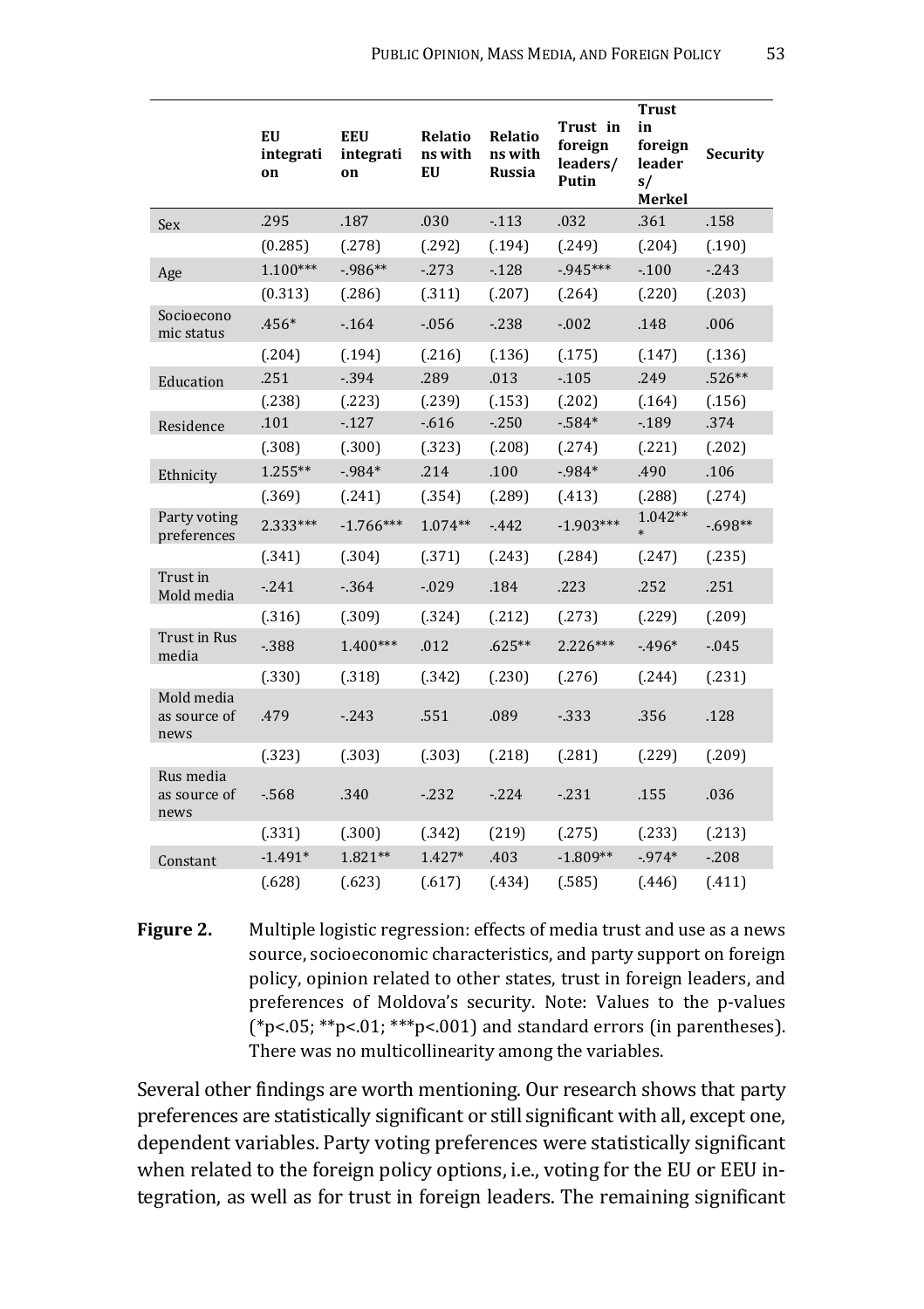correlation is with the other two variables: relationship with the EU and Moldova's security options. The only variables that did not show any statistical significance are between party voting preferences and the relationship with the Russian Federation. As expected, adherents of pro-EU parties held positive attitudes toward Moldova's EU integration, favorable perceived the relationship with the EU countries, and expressed trust in Angela Merkel. In contrast, pro-Russian party supporters had a positive attitude towards EEU integration, and exhibit trust in Vladimir Putin.

The ethnicity variable was significantly corelated with the EU integration, and also with 95 percent confidence in EEU integration and trust in Putin. The positive correlation indicates that the ethnic Moldovans are supportive of EU integration, while Russian and Ukrainian citizens of the country expressed support for the EEU membership and trust in Putin.50

In addition, all socioeconomic and demographic variables, except gender, are showing some correlation with foreign policy preferences. There was a statistically significant correlation between belonging to the 18-29 and 30-44 age groups and their opinions regarding EU integration, as well as those belonging to 45–59 and 60+ age groups and regard to trust in President Putin. The correlation between older age groups and the preference for the EEU integration is statistically significant.

Other variable, such as household income was also significantly correlated, with 95 percent confidence in EU integration, as well as the residence variable, and trust in Putin. The level of education is statistically significantly correlated with the security options of Moldova. The group of people with lower levels of education supported Moldova's *status quo* of neutrality, and the group with higher levels of education opted for Moldova's membership in NATO.

# **Discussion**

The previously described dichotomy of public opinion on Moldovan foreign policy is somewhat similar to that found in other former Soviet Republics. For example, in the Ukraine and Georgia surveys reveal divided perceptions about their countries' foreign policies between the European Union and Russia, and public opinion fluctuated over time.51 The results of recent polls in the Ukraine, conducted after Russia's military aggression in Donbas,

<sup>50</sup> We are using the classification of ethnicity variables recorded by BOP.

<sup>51 &</sup>quot;Public Opinion Survey: Residence of Georgia," Center for Insights, IRI (February 2021), https://www.iri.org/sites/default/files/iri\_poll\_presentation-georgia\_feb ruary\_2021\_1.pdf, accessed 20 March 2021.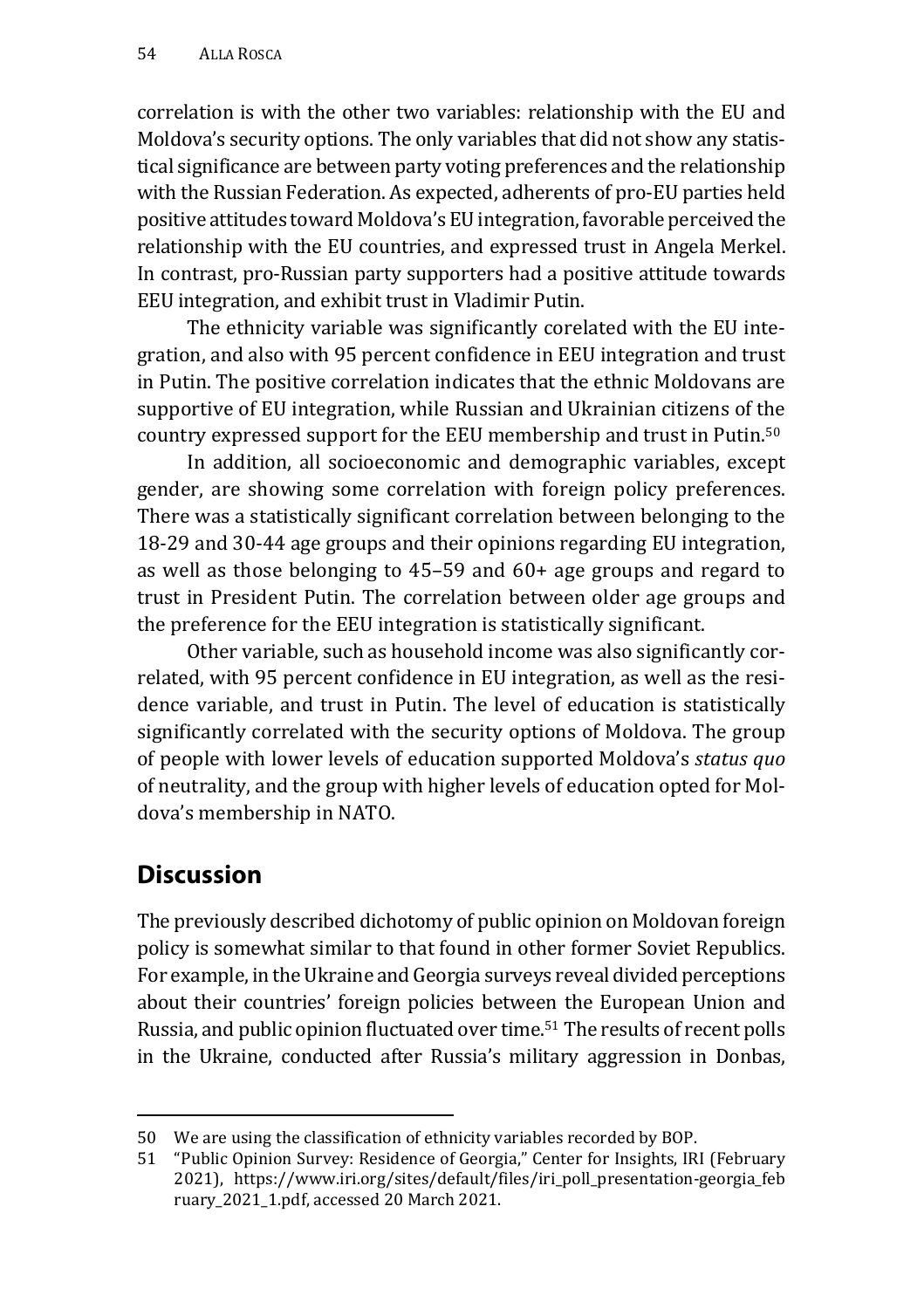show that support for the EEU dropped significantly and the Ukrainians became more focused on internal issues.52 In Moldova, reacting to internal political events and the actions of foreign powers, public opinion on foreign policy has fluctuated since 1991, much as it has in other countries.53

Moldova established relations with the EU states, signing the Partnership and Cooperation Agreement (PCA) (1994), joining the European Neighborhood Policy (ENP) (2005), and endorsing the Association Agreement (AA) and Deep and Comprehensive Free Trade Area (DCFTA) agreements in 2014. The EU countries provided Moldova with assistance and support in fighting corruption, reforming the judiciary, and promoting economic growth. The fact that the EU never fully opened the door for Moldova to become a member created some challenges for the country's governing elites in providing reasons for the EU integration and it tempered public support, on the one hand. On the other, Moldova joined the Commonwealth of Independent States (CIS) in 1994 and is highly dependent on Russia' gas and oil. Significantly consequential to Moldova's security issues, Russia maintains its 14th Army in Transnistria, a separatist region of Moldova, and actively supporting its proxies, the pro-Russian political parties. The Russian government used both the "gas diplomacy" strategy, manipulating the gas and oil prices for Moldova, and the "carrot and stick" diplomacy, imposing export sanctions on Moldovan wine and on agricultural products, while mobilizing support for the EEU and promising better conditions for the Moldovan diaspora in Russia.

Public support for EU membership reached its peak in 2007, when more than 76 percent of respondents favored Moldova's integration, although this was counterintuitive given that the Party of Communists (PCRM) held a parliamentary majority at that time. According to one expert, "all the stars lined up:" Moldovan President Vladimir Voronin refused to sign the Russian-supported Kozak Memorandum on the Transnistrian conflict's regulation, Moscow imposed economic sanctions on Moldova, and all Moldovan political parties advocated for EU membership.54 Russia's eco-

<sup>52 &</sup>quot;European Integration of Ukraine: the dynamics of public opinion," *Democratic Initiative Foundation* (December 2019), https://dif.org.ua/en/article/europeanintegration-of-ukraine-the-dynamics-of-public-opinion, accessed 20 March 2021.

<sup>53</sup> Sidney Vebra, Richard Brody, Edwin Parker, Norman Nie, Nelson Polsy, "Public opinion and the war in Vietnam," *American Political Science Review,* 61, no. 2 (1967): 317–33.

<sup>54</sup> BOP, Institutul de Politici Publice, November 2007, https://ipp.md/old/ libview.php?l=ro&idc=156&id=457, accessed 20 March 2021; Vasile Cantargi, project manager at Center for Social Surveys and Marketing "CBS-Research," interview by the author on 23 March 2021 (online interview).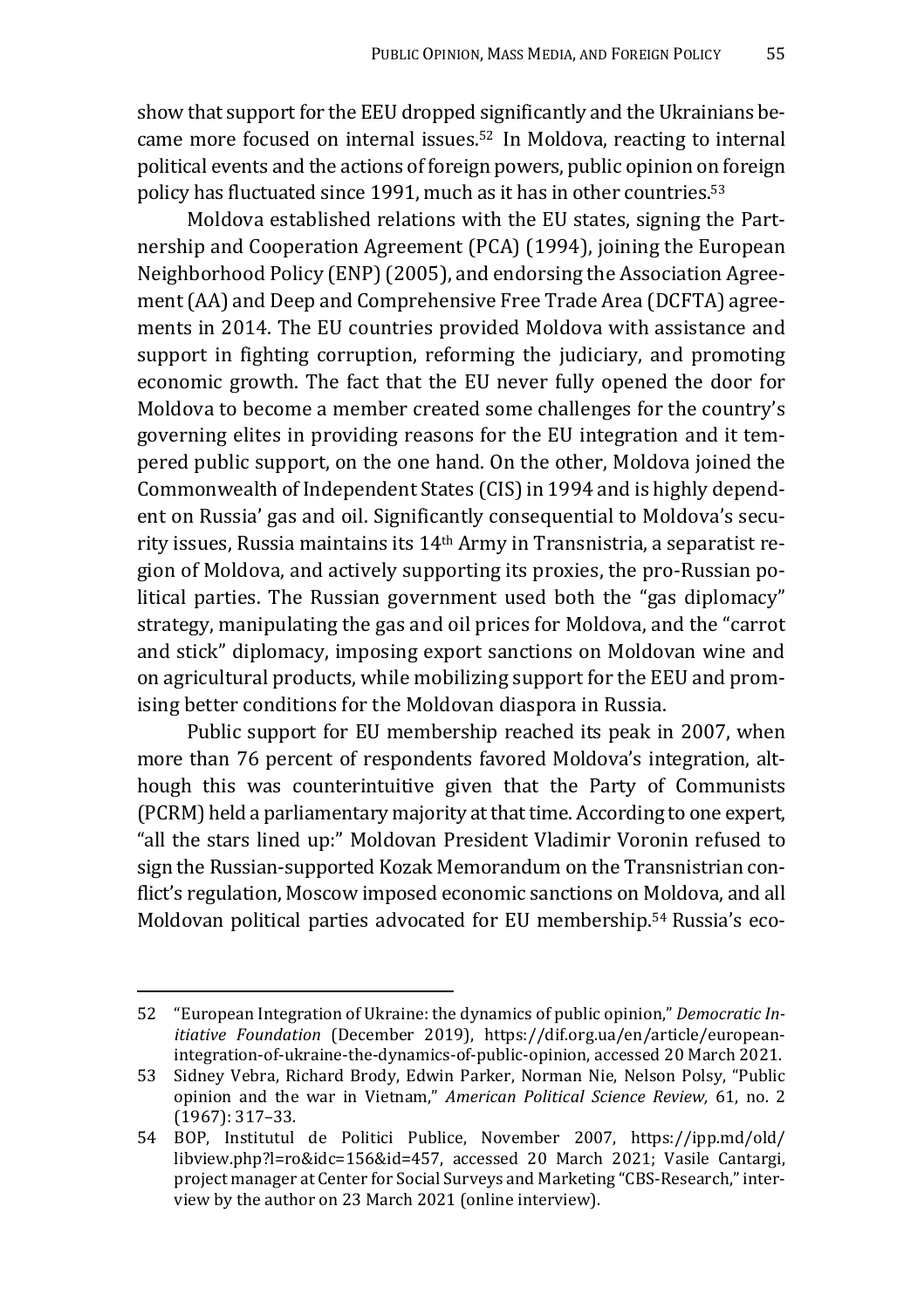nomic intimidation and sanctions convinced the PCRM, and its leader, Vladimir Voronin, to turn to other international powers for economic support, in this case, the EU. It was merely a tactical move by the party that "never truly supported the European democratic and liberal values."55

Subsequently, corrupt political parties like the Democratic Party and leaders, such as its chairman, Vladimir Plahotniuc, a longtime behindthe-scenes powerbroker, discredited the pro-EU agenda. Plahotniuc was also linked to what is known as "the theft of the century," the disappearance of \$1 billion from three Moldovan banks in 2014, which has still not been fully investigated. Plahotniuc's ouster from parliament in June 2019 because of a government shake-up brokered by the United States, Russia, and European partners generated a wave of hope for pro-Western Moldovans. The victory of Maia Sandu in the 2020 presidential election created "new public support for democratic reforms and European values."56

#### **Trust in Russian Media and Its Impact on Foreign Policy Opinion**

The results of the applied regression analysis show that trust in Russian media has a significant influence on opinions related to foreign policy in the context of Moldova's media environment characterized by monopolization, and excessive politicization. Russia's media, retransmitted by Moldovan outlets, pose a serious threat to the country's information security, undermining its sovereignty and independence. Kremlin media are a "Trojan horse that penetrates the Moldova media environment" promoting distrust in Moldovan state institutions and legitimately elected officials.57 For example, Russian state-sponsored TV network *RT*'s (formerly *Russia Today*) motto "Question More" is revealing, as it casts doubt on the legitimacy of Moldova's democratic government.

Propaganda serves as an extension of Kremlin foreign policy, promoting Russian national interests. In 2014, after Russia invaded the Ukraine and annexed Crimea, Moscow's foreign policy, coupled with its increased disinformation and propaganda efforts and support for the overall "hybrid war," was aimed at keeping the states of the former Soviet Union within its "sphere of influence." Following the principle of *divide et impera* (divide and rule), Russian propaganda exploits ethnic, linguistic,

<sup>55</sup> Natalia Stercul, Ph.D., Associate Professor at Moldova State University, International Relations, Political and Administrative Science Department, interviewed by the author on 6 April 2021 (online interview).

<sup>56</sup> Victor Chirilă, Executive Director at Foreign Policy Association of Moldova, interviewed by the author on 25 March 2021 (online interview).

<sup>57</sup> Victor Gotișan, expert at the Independent Journalism Center of Moldova, interviewed by the author on 20 March 2021 (online interview).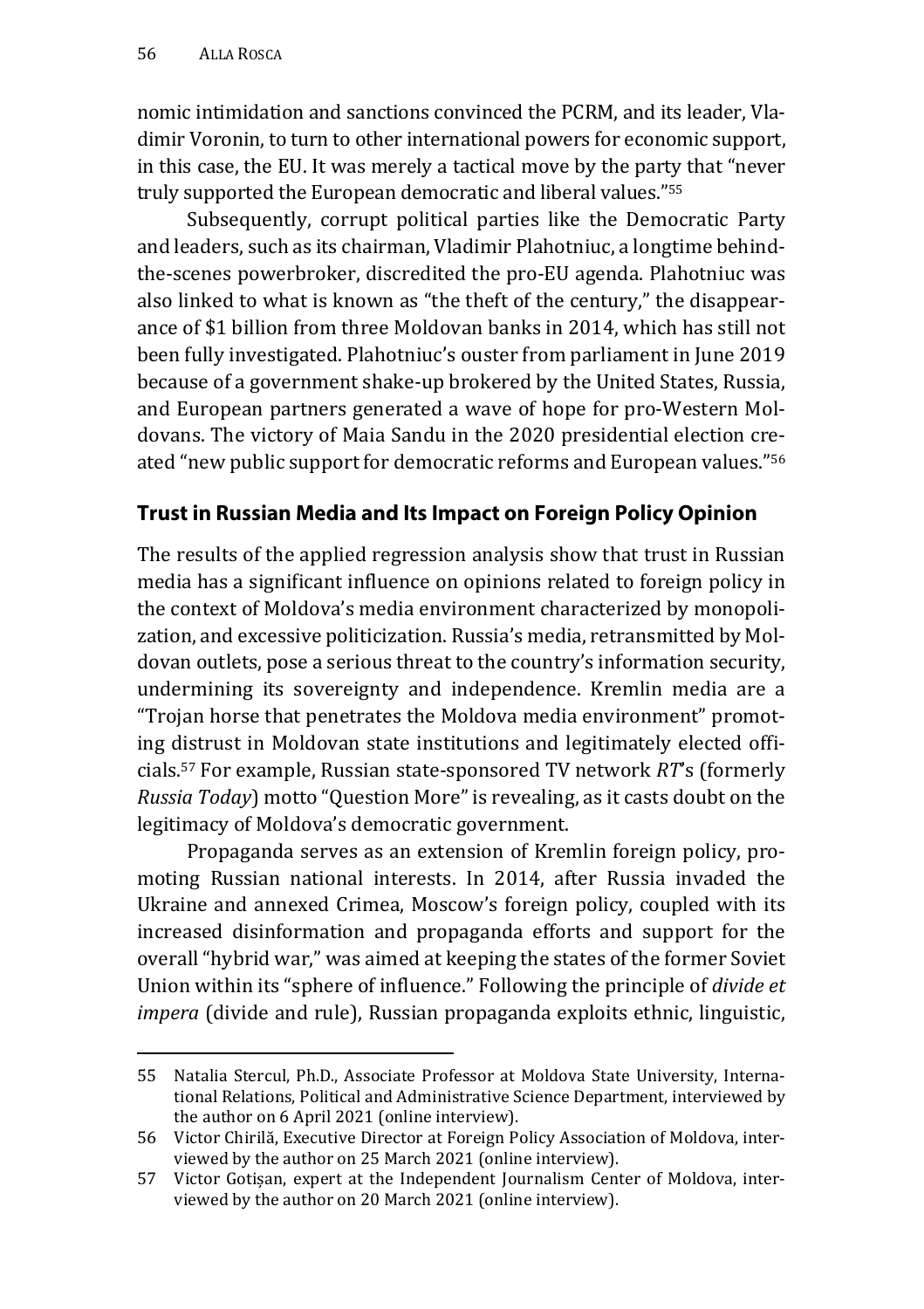social, and historical tensions in the region to give Kremlin policies the appearance of legitimacy.58

The majority of Russian media are under Kremlin control and supported by government funds, allowing Russian TV, for example, to create high-quality programs, mostly entertainment shows that are profitable when retransmitted by Moldovan TV stations. This creates unequal market competition for Moldovan media, which national TV channels do not benefit from the same kind of government subsidies, and private TV channels do not have the same level of sponsorship either.

The popularity of Russian television programs continues in Moldova, partly because of nostalgia for the Soviet Union among the older population, knowledge of the Russian language, and the habit of watching Russian TV entertainment shows. Russian media is exploiting key vulnerabilities in the Moldovan media market, such as the weakness of local media and a high level of monopolization that leads to their increased influence.

Russia is also taking advantage of the absence of democratic norms and regulations in Moldova, the "captured state" and the "media capture" phenomena.59 The latter refers to politicians and media owners working together in a symbiotic yet mutually corrupting relationship: media owners provide news coverage offering favorable government treatment for their business and political interests. Russian media have been expanding their influence over Moldovan media with the help of local tycoons with whom they have financial and political ties. The Moldovan media mogul affiliated with the Democratic Party, Vladimir Plahotniuc, dominated the distribution of Russian media in 2014, owning four of the country's five national television outlets, several radio stations, and Internet sites.60 The retransmission of Russian media quickly changed hands after President Igor Dodon's pro-Russian Party of Socialists of Moldova (PSRM) came to power in June 2019.61 A Russian businessman, Igor Chaika, acquired 51

<sup>58</sup> Alla Rosca, "Media Security Structural Indicators: The Case of Moldova," *Demokratizatsiya: The Journal of Post-Soviet Democratization*, 26, no. 3 (2018): 365–400. https://muse.jhu.edu/article/699571/summary, accessed 20 March 2021.

<sup>59</sup> Marc Behrendt, "Moldova's Crisis Offers Chance to Reform a Captured State*,"*  Freedom House, 11 July 2019, https://freedomhouse.org/article/moldovas-cri sis-offers-chance-reform-captured-state, accessed 20 March 2021.

<sup>60</sup> Freedom in the World, 2016, Freedom House, https://freedomhouse.org/sites/ default/files/2020-02/Freedom\_in\_the\_World\_2016\_complete\_book.pdf, accesse d 20 February 2021.

<sup>61</sup> Petru Macovei, Executive Director of Association of Independent Press (API), interviewed by author 30 March 2021 (online interview).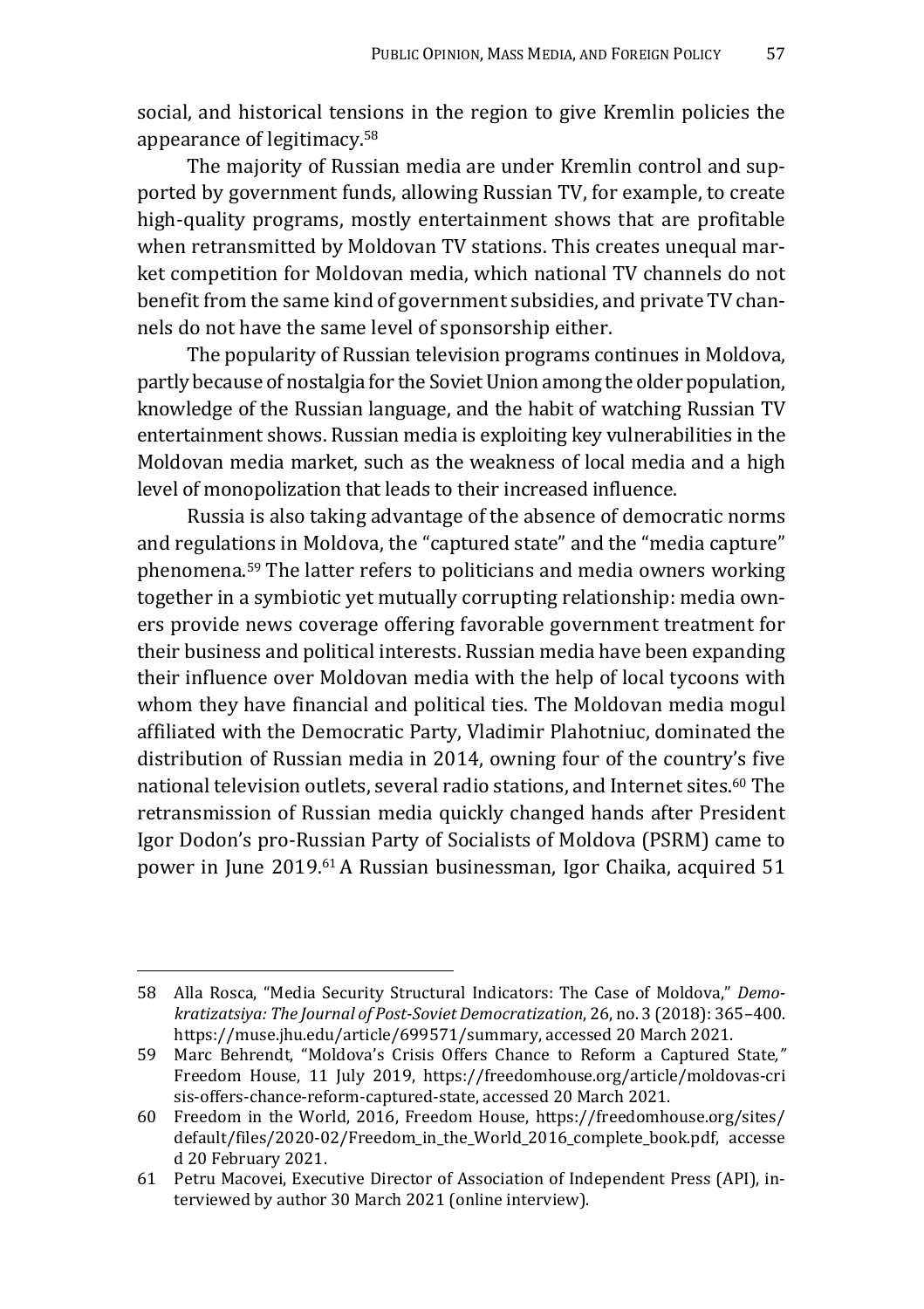percent of "Media Invest Service" in 2020 and took control of the TV channels *Accent TV* and *Primul in Moldova*, co-owned by the PSRM associates.62 The Kremlin has been trying to expand its influence in Moldova via the media outlets purchased in the country by Russian oligarchs.

#### **Trust in the Moldovan Media and Foreign Policy Opinion**

There is no significant correlation between trust in the Moldovan media and foreign policy opinion formation. Despite a high level of politicization and influence by political and business interests, the mass media are underfunded, resulting in a low-quality program. The absence of a free media market and the dependence on monopolized media are causing journalists' economic insecurities are giving rise to self-censorship. According to media experts Petru Macovei, Moldova's mass media is stricken by "the scourge of politicization," is biased and, therefore, is not highly popular. Civil society experts are warning that the concentration of media ownership in Moldova has reached worrying levels.63 The lack of high standards in journalism, low quality of production and editorial inconsistency, together with financial reductions, are making Moldovan media uncompetitive vis-a-vis foreign (Russian) outlets. The public media broadcasters' (*TeleRadio-Moldova*) program formats, equipment and contents are outdated, and they are not trusted by the audience.

One of the major reasons for their struggles is the lack of fair competition in the advertising market. Two companies control about 80 percent of the media advertising market, *Casa Media* and *Exclusive Sales House*, and both are close to Plahotniuc and Dodon.64 Although direct state censorship is no longer a common practice in Moldova, different forms of political and economic pressure are restricting freedom of the media and violating the ethical principles of journalism. This affects the media's ability to serve as WatchDogs and challenges citizens' trust in mass media.

#### **Use of Media as a News Source and Foreign Policy Opinion**

Media consumption did not correlate significantly with foreign policy decisions, according to our research. There is a complex relationship between media trust and media consumption, and although a common supposition is that

<sup>62 &</sup>quot;Russian Dominance on Moldovan Media Market Prevails," *Konrad Adenauer Stiftung. Country Report. Media Programme South East Europe,* March 2020. https://www.kas.de/documents/281902/281951/Russian+Dominance+on+Mo ldovan+Media+Market+prevails.pdf/550e9151-5a3e-25cf-6d49-481c2b549000? version=1.1&t=1584633537034, accessed 20 February 2021.

<sup>63</sup> Petru Macovei, online interview, 30 March 2021.

<sup>64</sup> Victor Gotișan, online interview, 20 March 2021.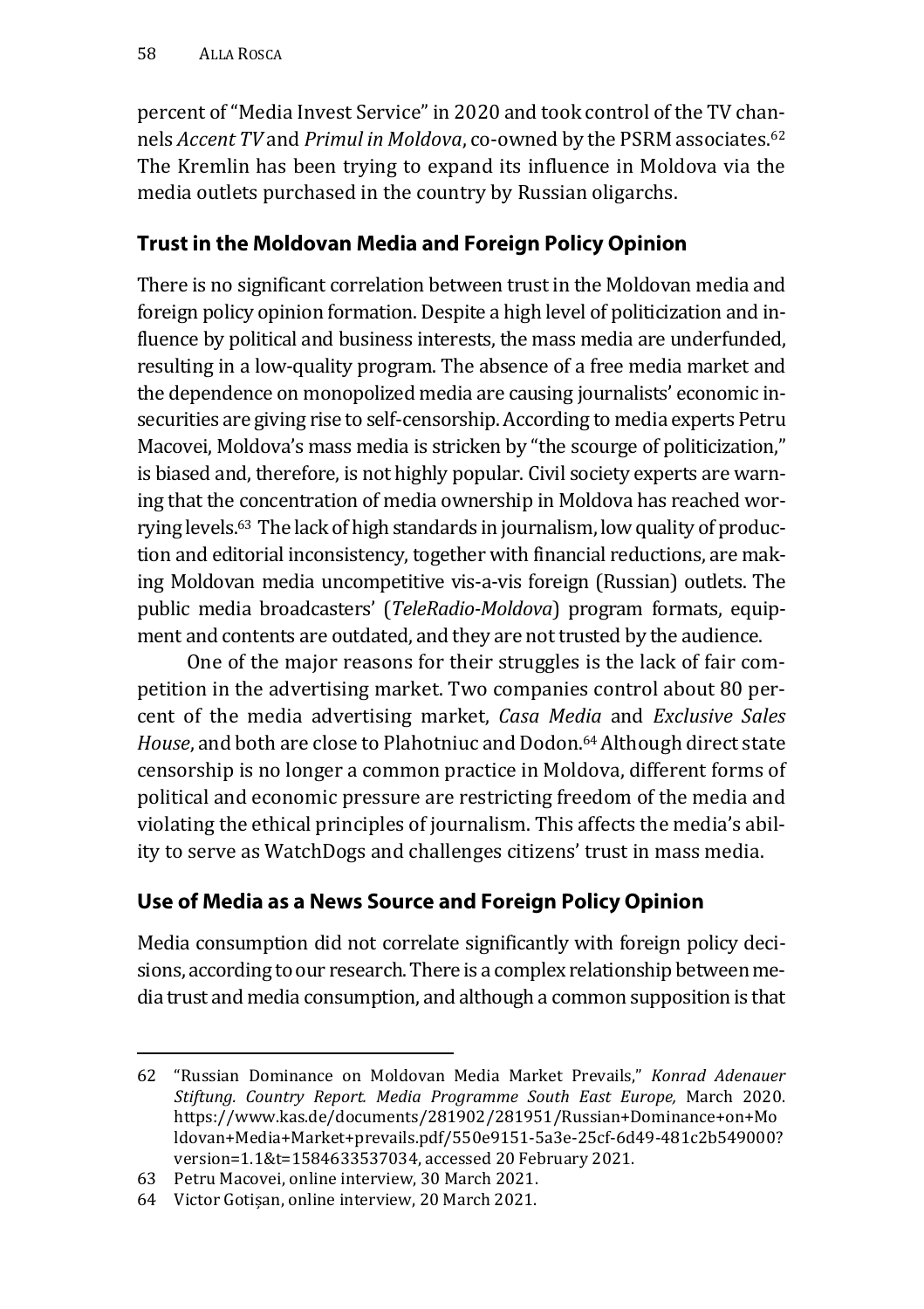trust is meaningful, it does not always generate media use. Another explanation could be linked to the emerging high-choice media environment with its increasing number of digital and social media, which might facilitate "news avoidance," an occurrence described as evasion of traditional media to obtain news and obtaining information from different online sources.<sup>65</sup>

A wide range of cases demonstrate that people's use of the media is ritualized rather than instrumental, habitual rather than active, and for other reasons than to obtain information.66 Moldova is also prone to this phenomenon. One Soviet era legacy—especially among Moldova's older generation—is "continuing to watch Russian television entertaining shows, but not necessarily seeking out information from the Russian media."67 Russia's TV entertainment, old and new shows, is still well-made and generously funded, and continues to attract a large audience.

#### **Political Preferences and Foreign Policy Opinion**

The research results are showing that political voting preferences have strong correlation with foreign policy opinion, which is consistent with some of the previous research done on public opinion and foreign policy in the U.S.68 However, the results are mixed on political preferences and their impact on foreign policy opinions in countries with many political parties.<sup>69</sup> Moldova's political landscape also includes a large number of political parties, for instance, in May 2021 there were 52 registered political parties.<sup>70</sup> Moldovan political parties are not formed according to "ideological criteria," but they are actively advocating for different foreign policy options. Political parties are highly polarized on issues of foreign policy, employ geopolitical discourse and manipulate the electorate with increasing aggressive and discordant rhetoric. Consequently, the electorate is becoming even more divided and apathetic about democratic reforms.

<sup>65</sup> Jesper Strömbäck, Yariv Tsfati, Hajo Boomgaarden, Alyt Damstra, "News media trust and its impact on media use: toward a framework for future research," *Annals of the International Communication Association,* 44, no. 2 (2020): 139–56. https://doi.org/10.1080/23808985.2020.1755338.

<sup>66</sup> Alan Rubin, "Uses and gratifications: An evolving perspective of media effects," in *The Sage handbook of media processes and effects,* eds. Robin Nabi and Mary Beth Oliver (Los Angeles: SAGE, 2009), 147–59.

<sup>67</sup> Petru Macovei, online interview, 30 March 2021.

<sup>68</sup> Holsti, "Public Opinion and Foreign Policy."

<sup>69</sup> Ana Paulla, Borges Pinho, "Brazil's global aspirations and the public: an assessment on perspectives, drivers and consistency," *Mural Internacional*, 6, no. 2 (1918): 163–74.

<sup>70</sup> Lista Partidelor Politice din Republica Moldova, Agenția Servicii Publice, http://www.asp.gov.md/ro/node/3664, accessed 10 June 2021. Since independ ence, during a period of 30 years, a total of 102 political parties were registered in the Republic of Moldova.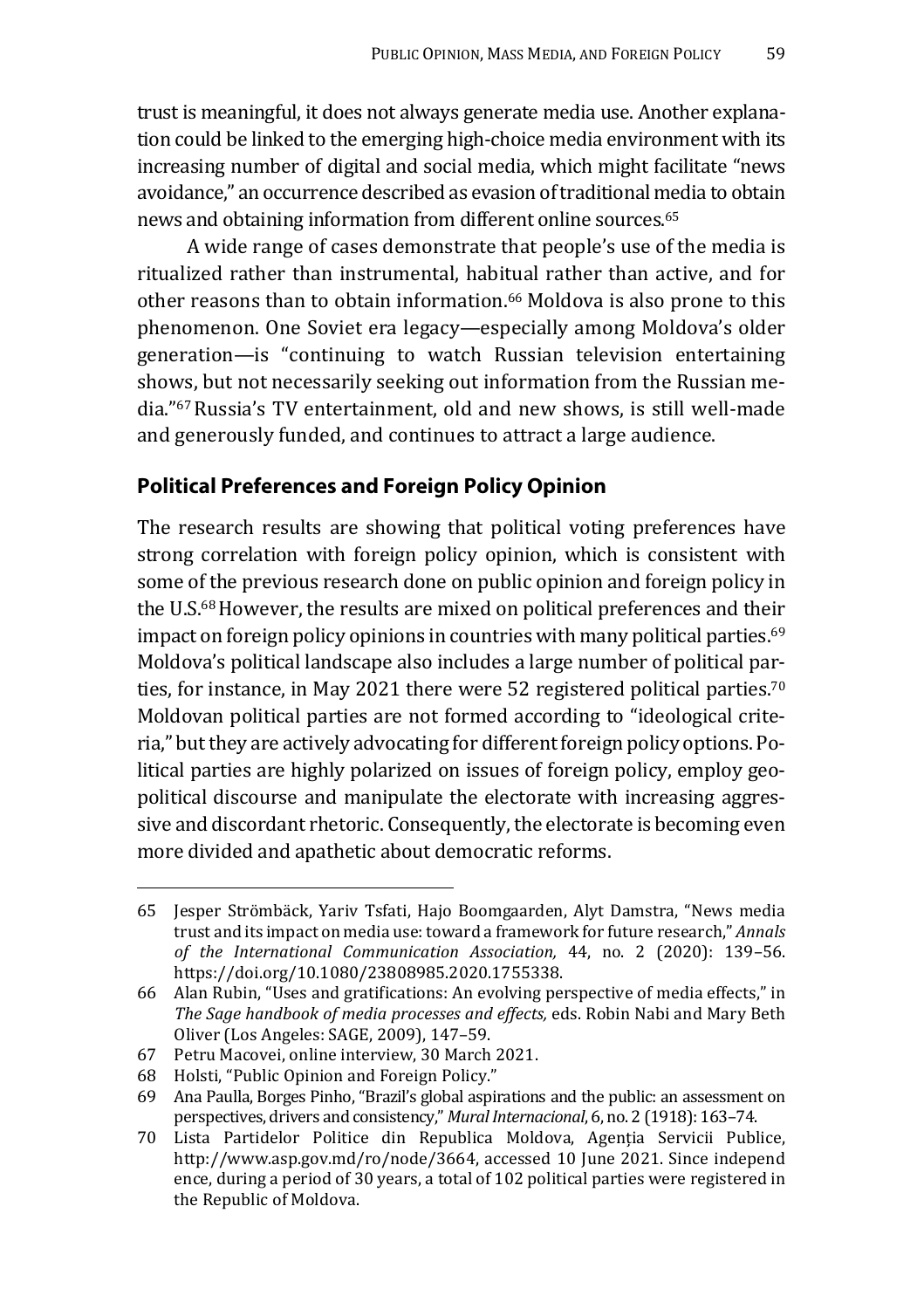#### **Ethnicity and Foreign Policy Attitudes**

The discussions concerning ethnic identity, along with ethno-political conflict in Transnistria, and the cultural-administrative Autonomous Territorial Unit (UTA) of Gagauzia have given rise to debate regarding foreign policy. According to the 2014 Census, Moldovans constitute about 75 percent of population, with identical linguistic and cultural bonds to their Romanian compatriots (7 percent), in addition to the Ukrainians (6.6 percent), the Russians (4.1 percent), the Gagauz (4.6 percent) and the Bulgarians (1.9 percent). The research' results met our expectations regarding the opinions of different ethnic groups on Moldovan foreign policy. The non-titular ethnic groups are mainly pro-Russian, due to their affinity with Slavic culture and their historical memory from the Soviet past. When speaking of "national minorities," the term is synonymous with Russian-speaking population, and they view the Russian Federation as their "safe harbor" and President Putin as their "protector." Substantial numbers of the non-titular ethnic groups, particular older population attend the Russian Orthodox Church, still follow Russian celebrities, and have high regard for Russian media. They are misled by Russian propaganda into believing that the EU will promote homosexuality,destroy local morality, as defined by Christian Orthodoxy, and allow Romanian troops to enter the country.<sup>71</sup> Ethnic minorities are also concerned about their future social and economic situation, as they believe they would need to learn new languages, and that joining the EU would lower their living standards and harm business because they would need to bring their products up to the EU standards. These findings are also in line with those of previous studies that attest Euroscepticism of non-titular ethnic minorities in Moldova.72 Not only knowledge of Russian language and adherence to conservative values make them susceptible to Russian media propaganda, but also separatist rhetoric of the regional and local elites and ethnic leaders who follow their own interests and perceive foreign powers, e.g., Russia, to benefit them.

#### **Socioeconomic and Demographic Variables and Opinion on Foreign Policy**

Our results, showing the generational divide regarding foreign policy, echo previous research that found younger generations to be more openminded and supportive of international cooperation than are the older

<sup>71</sup> Petru Macovei, online interview, 30 March 2021.

<sup>72</sup> Marcin Kosienkowski, "Moldova's National Minorities: Why are they Euroskeptical," *Russie.Nei Visions,* no. 81 (November 2014), https://www.ifri.org/sites/def ault/files/atoms/files/ifri\_rnv\_81\_eng\_moldova\_minorities\_november\_2014\_0.pdf, accessed 23 March 2021.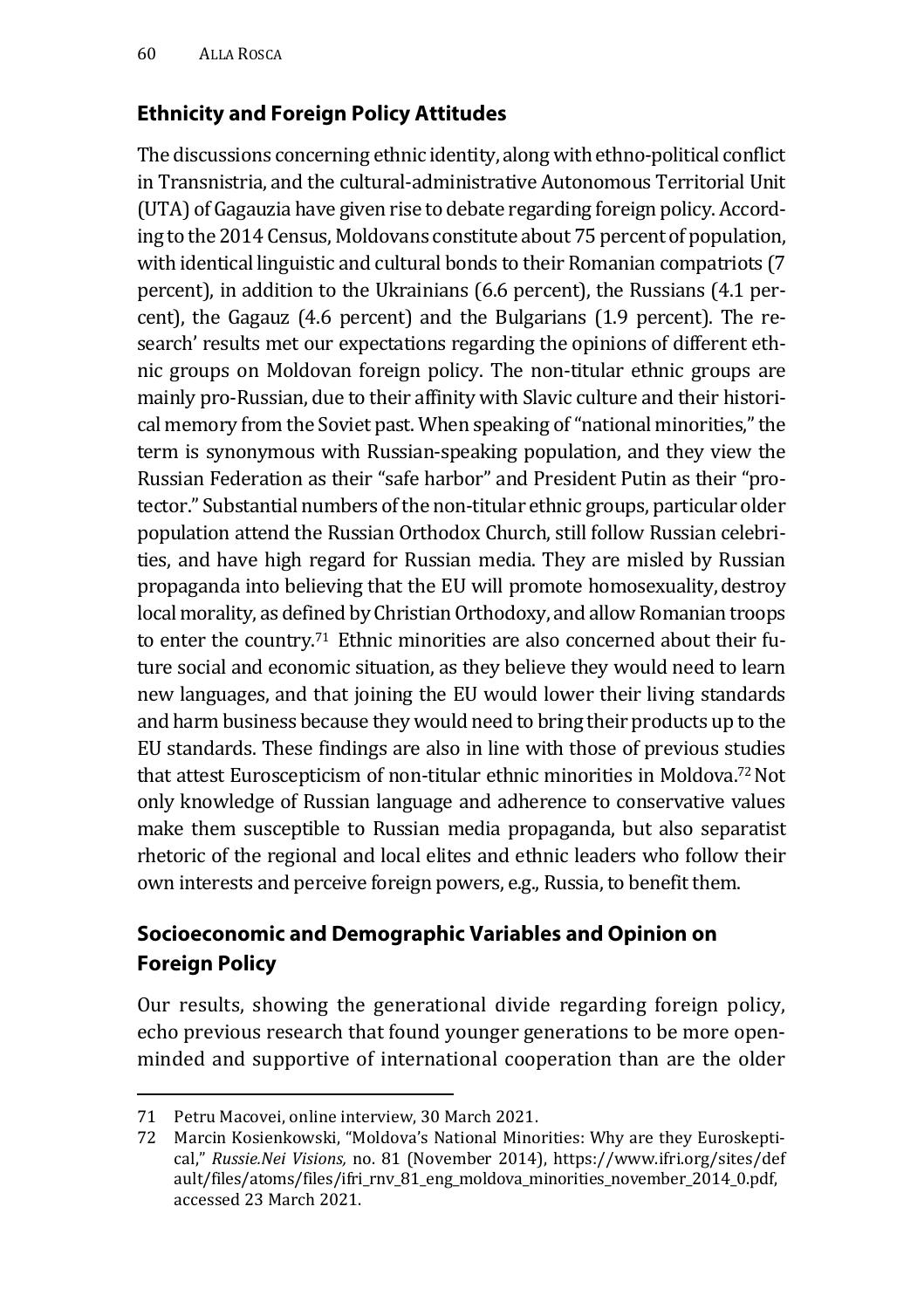generations.73 That is true in transitional economies, as the generational effect theory suggests, in which the young generations tend to be more progressive.74 Moldova's younger generations are supportive of EU accession, as it is associated with liberal and pro-democratic values and beliefs, while the pro-Russian orientation of older people is associated with Orthodox Christianity and traditional values.

There is also a correlation between socioeconomic status and the Moldovans' opinions on EU integration. Those of lower socioeconomic status positively correlate with the European orientation, which supports the idea that people hope to benefit from the Association Agreement (AA) and the Deep and Comprehensive Free Trade Area (DCFTA), both signed between the Republic of Moldova and the EU in 2014.

#### **Education and Moldova's Neutrality**

The low level of education correlated with the decision to maintain Moldova's neutrality, and the reasoning could be found in the complexity of this issue. On one hand, the Constitution of Moldova stipulates the state's neutrality; on the other, Moldova has developed a wide-range partnership with NATO, participated in the Partnership for Peace (PfP) program since 1994, and signed an Individual Partnership Action Plan (IPAP) in 1997. The government never expresses its intentions to have Moldova become a NATO member, and the majority of Moldovans have not expressed support for NATO membership. Lack of trust in the available information distributed by Moldova's media means that citizens do not fully understand the conditions of current cooperation and the effects of potential NATO membership. Furthermore, Russian media propaganda disseminate disinformation and misconceptions regarding Moldova's cooperation with NATO, misleading and threatening the audience with allegedly aggressive NATO behavior and even military invasion.

<sup>73</sup> Pal Kolstø, Andrei Malgin, "The Transnistrian Republic: A Case of Politicized Regionalism," *Nationalities Papers The Journal of Nationalism and Ethnicity*, 26, no. 1 (1988): 103–27; Monica Răileanu Szeles, "Examining the foreign policy attitudes in Moldova," *PLoS ONE* 16, no. 1 (2021), https://doi.org/10.1371/journal.pone. 0245322, accessed 9 February 2021.

<sup>74</sup> Mark Tessler, Carrie Konold, and Megan Reif, "Political Generations in Developing Countries Evidence and Insights from Algeria," *Public Opinion Quarterly*, 68, no. 2 (2004): 184–216.